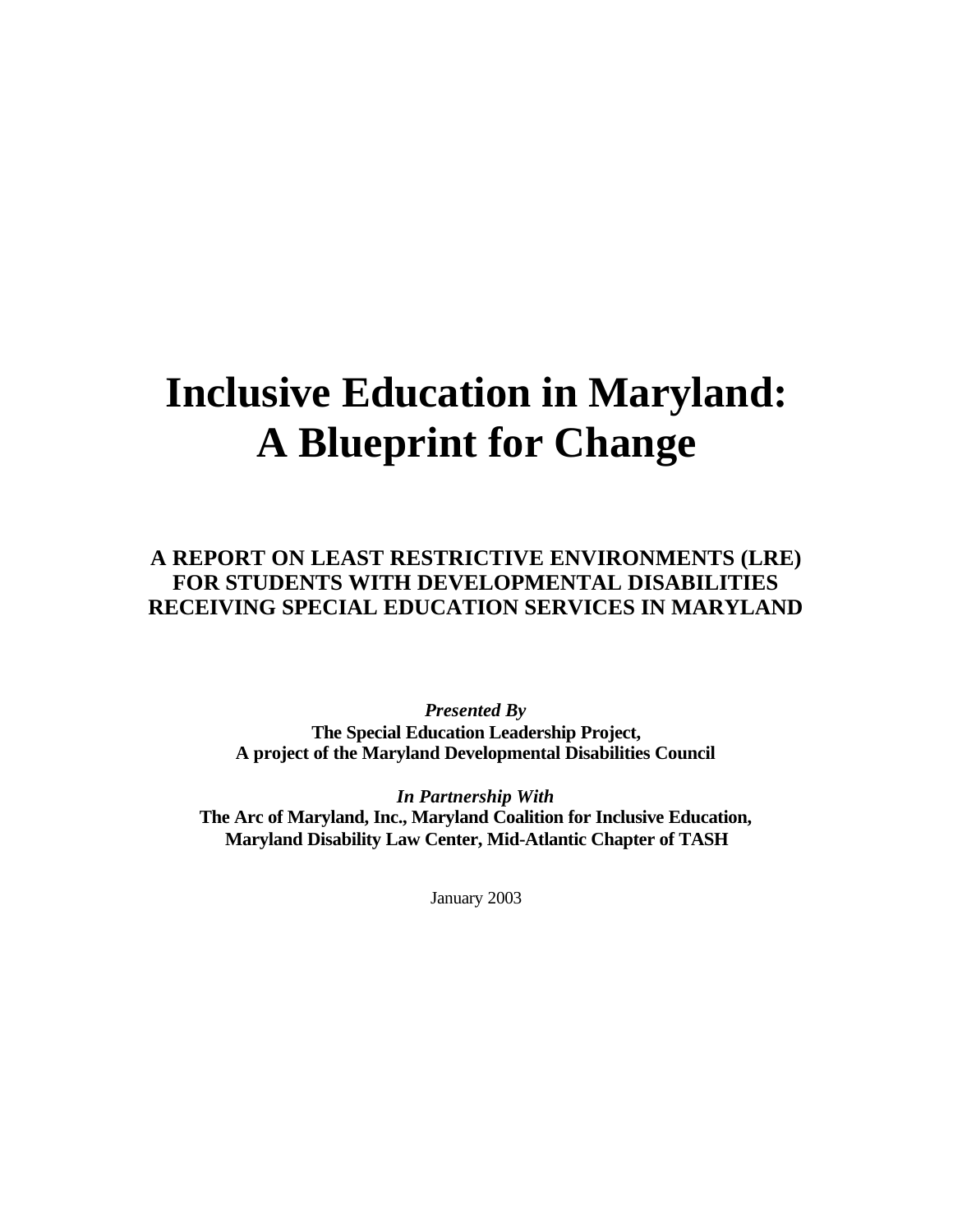#### **Inclusive Education in Maryland: A Blueprint for Change**

## **TABLE OF CONTENTS**

| WHO WE ARE                                                                                                                                                                                                                                                                                                                                                                                               | $\mathbf{1}$   |
|----------------------------------------------------------------------------------------------------------------------------------------------------------------------------------------------------------------------------------------------------------------------------------------------------------------------------------------------------------------------------------------------------------|----------------|
| <b>INTRODUCTION</b>                                                                                                                                                                                                                                                                                                                                                                                      | $\overline{2}$ |
| <b>HISTORY</b>                                                                                                                                                                                                                                                                                                                                                                                           | 3              |
| <b>WHAT IDEA SAYS ABOUT INCLUSION</b>                                                                                                                                                                                                                                                                                                                                                                    | 3              |
| WHY INCLUSIVE EDUCATION?—THE RESEARCH BASIS                                                                                                                                                                                                                                                                                                                                                              | $\overline{4}$ |
| SEGREGATION IN MARYLAND'S SPECIAL EDUCATION SYSTEM                                                                                                                                                                                                                                                                                                                                                       | 6              |
| <b>BARRIERS TO INCLUSION IN MARYLAND</b>                                                                                                                                                                                                                                                                                                                                                                 | 14             |
| <b>CONCLUSION</b>                                                                                                                                                                                                                                                                                                                                                                                        | 21             |
| <b>BIBILIOGRAPHY</b>                                                                                                                                                                                                                                                                                                                                                                                     | 22             |
| <b>APPENDICES</b><br>Appendix A: Local School System Placement Data<br>Appendix B: Select Research Data<br>Appendix C: Draft Maryland State Board of Education Policy on Least Restrictive<br>Environment<br>Appendix D: State Funding of Special Education and Effects of Underfunding and the<br>Nonpublic Funding Formula<br>Appendix E: Letter from Dr. Grasmick Regarding Data on Least Restrictive | 26             |
| Environment                                                                                                                                                                                                                                                                                                                                                                                              |                |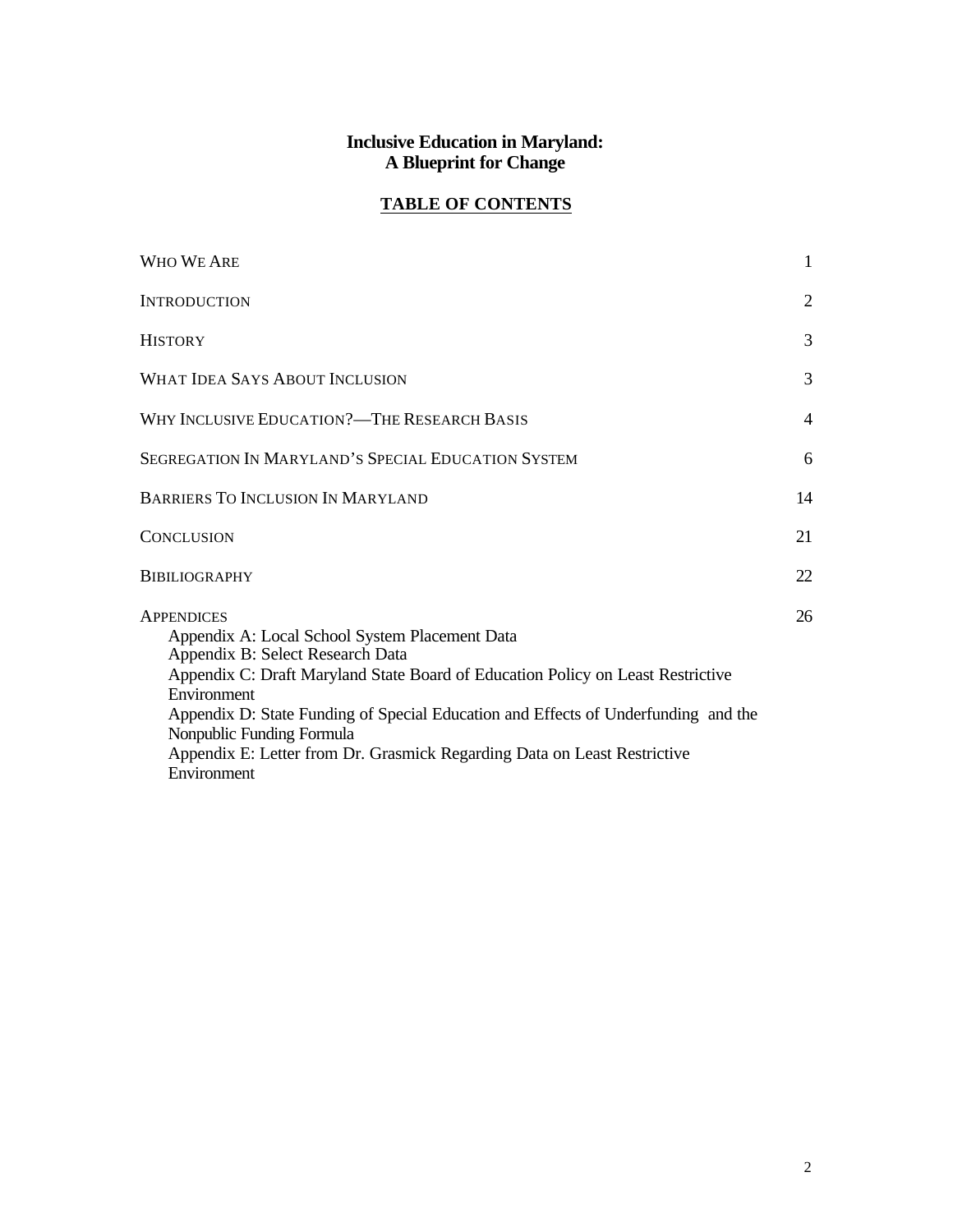#### **Inclusive Education in Maryland: A Blueprint for Change**

#### **WHO WE ARE**

This report was developed under the auspices of the *Special Education Leadership Project*, a project of the Maryland Developmental Disabilities Council and its partners. The Special Education Leadership Project is a 3-year systems change project to provide information, support, training, and technical assistance to parents, families, community leaders and educators, to develop and strengthen local special education citizen advisory committees (SECACs). The goal of the project is to impact the design, funding, implementation and evaluation of special education services at both local and state levels.

The **Maryland Developmental Disabilities Council** is a federally-funded organization that advocates for public policy and supportive practices and opportunities that promote the full inclusion of all people with developmental disabilities in community life.

**The Arc of Maryland, Inc.** advocates for people with cognitive, intellectual, and developmental disabilities and their families. The Arc is devoted to promoting and improving services and supports for people with developmental disabilities. The Arc works to include all children and adults with cognitive and developmental disabilities in every community.

The **Maryland Coalition for Inclusive Education (MCIE)** is a non-profit organization dedicated to the inclusion of students with disabilities in their neighborhood schools. MCIE has a vision of a society where neighborhood schools welcome all students, engage them in learning, and form the foundation for inclusive communities. We envision that in neighborhood schools, students with disabilities will benefit from meaningful instruction, have friends, and be full members of their school communities. The mission of MCIE is to be the catalyst for meaningful and successful participation of all students in their neighborhood schools.

The **Maryland Disability Law Center (MDLC)** is a private, non-profit organization staffed by attorneys and paralegals. MDLC is the Protection and Advocacy organization for Maryland under the federal Developmental Disabilities Bill of Rights and Assistance Act. MDLC's mission is to ensure that people with disabilities are accorded the full rights and entitlements afforded to them by state and federal law.

The **Mid-Atlantic Chapter of TASH** is an organization of members concerned with human dignity, civil rights, education, and independence for all individuals with disabilities. TASH is an international civil rights organization for, and of, people with mental retardation, autism, cerebral palsy, physical disabilities and other conditions that make full inclusion a challenge.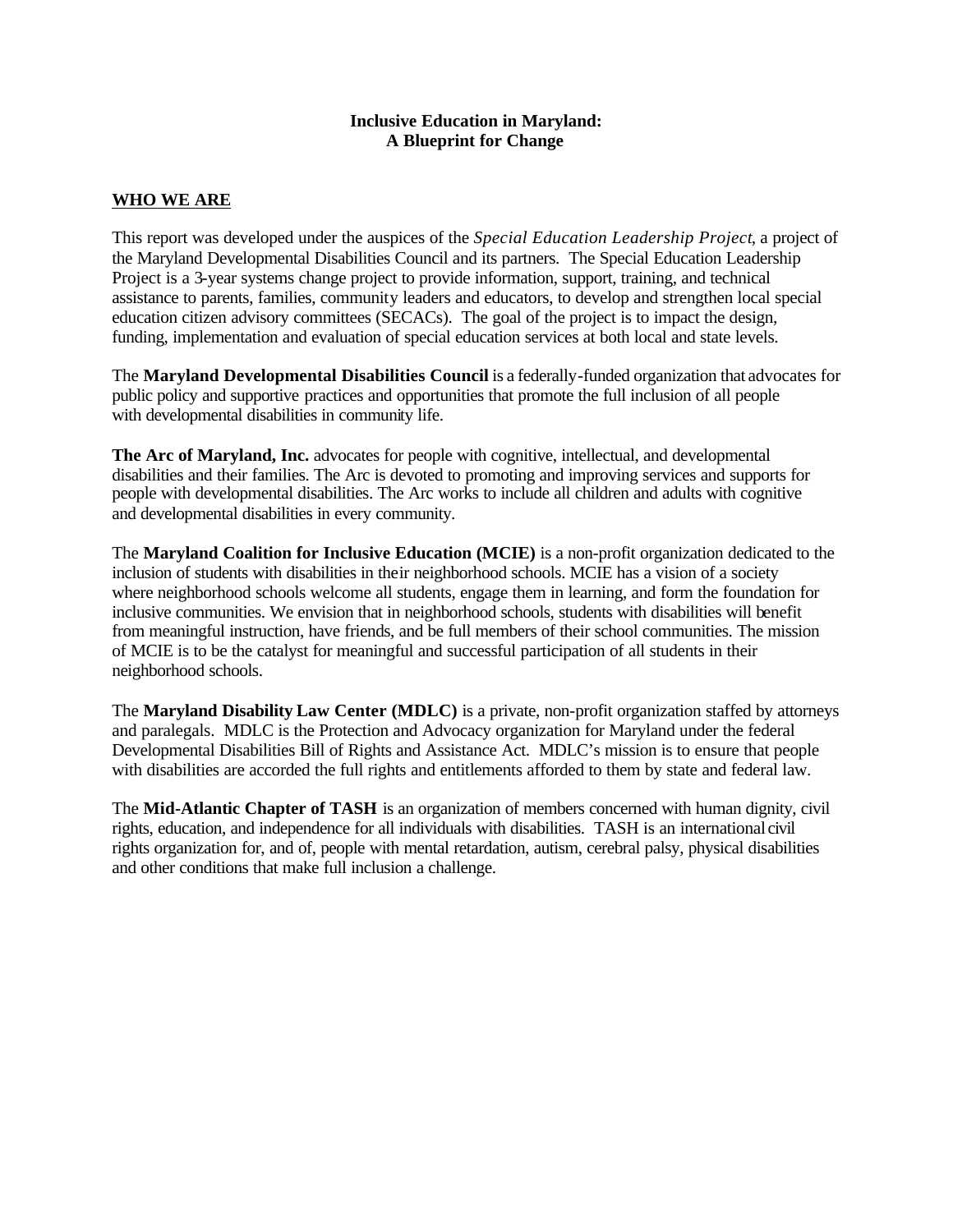#### **INTRODUCTION**

Two federal laws necessitate a new look at the inclusion of students with disabilities in our schools—that is, the opportunity for these students to be educated in general education classrooms with their nondisabled peers.

First, the **Individuals with Disabilities Education Act (IDEA)**, the current version of federal legislation requiring a free and appropriate public education for all school age children who have disabilities that impact their education. Since 1975, this legislation has mandated that these students be educated in the least restrictive environment (LRE) with any necessary supplementary aids and services. The 1997 reauthorization of this legislation additionally required that these students have access to the general education curriculum. Research has shown definitive educational advantages are derived from the placement of students with disabilities in general education classrooms.

Second, the **No Child Left Behind Act (NCLB) of 2001** now makes our schools accountable for improved educational outcomes for all students. While IDEA requires free and appropriate education, it sets no outcome goals. The NCLB specifically mandates testing and disaggregation of test results to show Adequate Yearly Progress (AYP) for students with disabilities, economically disadvantaged students, students from major racial and ethnic groups, and students with limited English proficiency. Only 0.5% of students in a state or local education agency may be given alternative tests and 95% of the students in each subgroup must take the State's academic assessment for a school to make AYP. Furthermore, the NCLB also requires that *all students have access to teachers with qualifications in core academic subjects* (Final Regulations, NCLB, 2002).

Currently, our school systems are struggling with the task of interpreting and conforming to the new NCLB Act. Maryland has already been having difficulty with the requirements of IDEA, especially in the matter of educating students in the least restrictive environment. The U.S. Department of Education has noted for years that Maryland schools place more than half of their students with disabilities in segregated special education classrooms. For students with developmental disabilities, fewer than 20% participate in the general education classroom. Out of the 50 States, Puerto Rico, and the District of Columbia, Maryland places 4<sup>th</sup> highest for its placement of students with disabilities in nonpublic separate special education schools.

According to the U.S. Department of Education explanatory materials, NCLB provides funding for curricula and teaching methods that *research has shown to be effective in improving student performance*. Research shows overwhelmingly that students with disabilities achieve better outcomes in academic, social, and behavioral measures in inclusive classrooms than in segregated settings. Increasing numbers of parents, advocates, and educators know that, with appropriate supports and well-prepared teachers, the vast majority of students with disabilities can and do succeed in the inclusive general education classroom.

This report, therefore, examines the systemic barriers to inclusive education in Maryland and proposes recommendations for achieving greater integration of children with disabilities into general education classes in Maryland public schools. Our objective is that Maryland shall conform to federal legal requirements respecting the civil rights and education of students with disabilities and that our schools provide better opportunities for these students to reach their potential.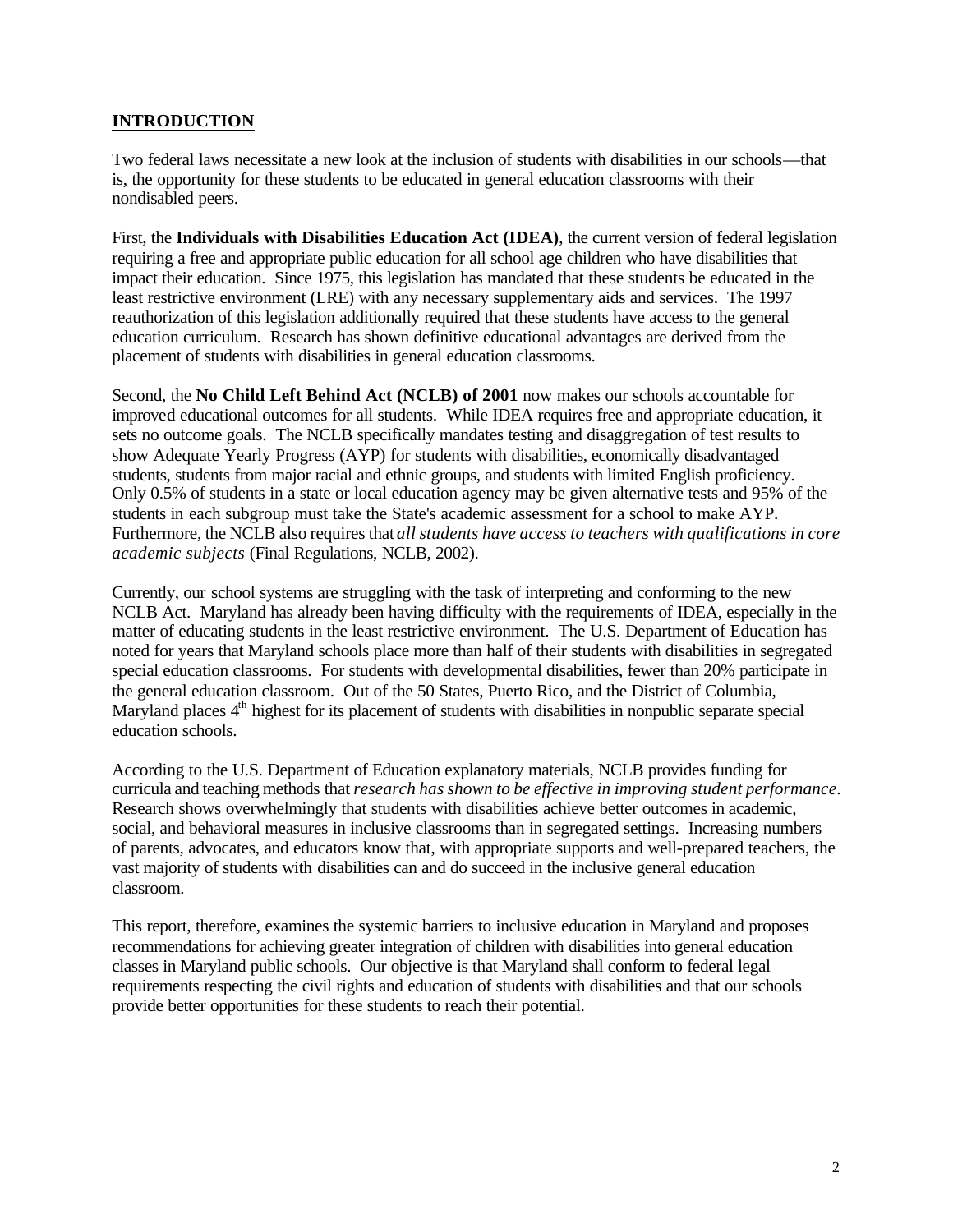#### **HISTORY**

Three decades ago, children with disabilities were completely excluded from public schools. In 1973, Maryland passed a law requiring the education of children ages birth through 21 with educational disabilities. The following year, the Maryland Association for Retarded Citizens (now The Arc of Maryland) challenged the law's implementation, which was to be phased in over a number of years. Before the Baltimore County Circuit Court, The Arc prevailed in its arguments that the law should be implemented immediately, and Maryland became one of the first states mandated to provide educational services for children with disabilities. One year later, the passage of the Education for All Handicapped Children Act (now IDEA) by Congress opened school doors to all children and provided federal funding to support the education of children with disabilities.

The State's education of children with disabilities before the passage of the Education for All Handicapped Children Act made Maryland a leader in special education; however, today we pay a hefty price for that leadership. Maryland moved quickly forward by building special schools and programs throughout the State to provide special education services. The result is that today, Maryland is one of the most segregated states in the nation for students with disabilities.

*While passage of IDEA and state laws have resulted in schoolhouse doors being opened to students with disabilities, a great deal of work remains to be done to ensure that the civil rights of students with disabilities are protected and that these students have meaningful access to the general education curriculum with their nondisabled peers.* 

#### **WHAT IDEA SAYS ABOUT INCLUSION**

The Individuals with Disabilities Education Act (IDEA), the primary federal law governing education of students with disabilities, requires the provision of a free, appropriate public education in the least restrictive environment in which a student's needs can be met. The IDEA contains a presumption that students will be educated in the schools they would attend if not disabled. Additionally, students may not be removed from the general education classroom unless their individualized education programs (IEPs) cannot be implemented satisfactorily, even with the use of supplementary aids and services. The IDEA further requires the provision of programmatic supports and modifications that will enable staff to meet the needs of students with disabilities in the general education classroom. *Longstanding U.S. Department of Education policy makes clear that students may not be placed in more restrictive settings based on administrative convenience or configuration of the service delivery model.* 

Additionally, the IDEA requires that students with disabilities participate in general education curricula and assessment activities with supplementary aids and services and specially designed instruction, as appropriate. Not only must the IEP contain a statement of how the child's disability affects participation in the general curriculum, but it also must explain why any student will not participate in the general education classroom or nonacademic and extracurricular activities. The Committee Report accompanying the 1997 amendments explained the intent behind the changes: "The new emphasis on participation in the general education curriculum...is intended to produce attention to the accommodations and adjustments necessary for disabled children to access the general education curriculum and the special services which may be necessary for appropriate participation in particular areas of the curriculum..." (U.S. Senate, 1997, p. 17).

This principle was echoed in the law's preamble, which states: "Over 20 years of research and experience has demonstrated that the education of children with disabilities can be made more effective by…providing appropriate special education and related services and aids and supports in the regular classroom to such children…." Further, Congressional findings stated that the implementation of IDEA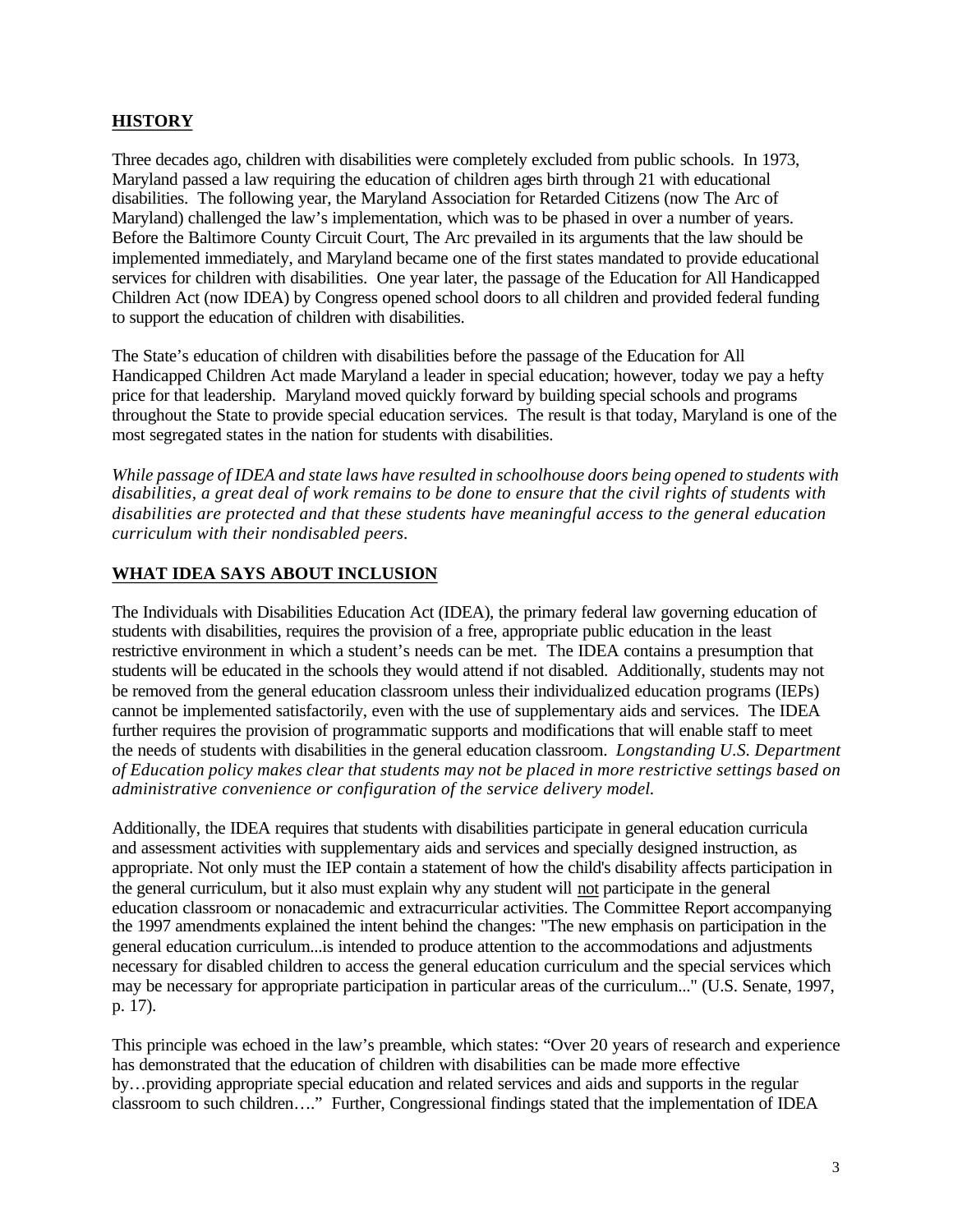"has been impeded by low expectations, and an insufficient focus on applying replicable research on proven methods of teaching and learning for children with disabilities."

The No Child Left Behind Act (NCLB) supports the intent of IDEA—that if high expectations, opportunities and supports are in place, all students can learn and be successful.

### **WHY INCLUSIVE EDUCATION? – THE RESEARCH BASIS**

"In general, students with disabilities in inclusive settings have shown improvement in standardized tests, acquired social and communication skills previously undeveloped, shown prepared for post-school experiences. There is also evidence that inclusive settings can expand a student's personal interests and knowledge of the world, which is excellent preparation for been well documented. Both research and anecdotal data have shown that typical learners students also benefited from the review, practice, clarity, and feedback provided to students with disabilities. When inclusive education is implemented appropriately, all students benefit." increased interaction with peers, achieved more and higher-quality IEP goals, and are better adulthood. The positive effects of inclusive education on classmates without disabilities have have demonstrated a greater acceptance and valuing of individual differences, enhanced selfesteem, a genuine capacity for friendship, and the acquisition of new skills. Low-achieving

(From Inclusive Education: Practical Implementation of the Least Restrictive Environment by Power-deFur and *Orelove. Aspen Publishers, Inc., 200 Orchard Ridge Drive, Suite 200, Gaithersburg, MD 20878)* 

#### *Preschool Children with Disabilities*

Research strongly indicates that young children with disabilities make positive gains in inclusive preschool environments. No study that has assessed social outcomes for children in integrated versus segregated settings has found segregated settings to be superior; in fact, children maintain and use newly learned skills in inclusive settings more than they do in segregated settings. Typically developing children have shown only positive developmental and attitudinal outcomes from inclusive preschool experiences. Inclusion can benefit all children with disabilities; there is no evidence that only children with particular types of disabilities or a particular degree of impairment can be successful (Strain, 1999).

#### *Students with Mild Disabilities*

Studies have found that students with mild disabilities who have been included in general education classrooms make better gains than those in pullout programs or control schools. Fishbaugh & Gum (1994) found that students with mild disabilities progressed toward IEP goals in all but one or two cases, and several students realized phenomenal two- to three-year gains during the course of a school year. Achievement test data demonstrated consistent academic gains made by general education students. Deno, Maruyama, Espin, and Cohen (1990) studied efforts to modify general education classrooms in ways that enhance inclusive opportunities for students with mild disabilities. Student achievement comparisons in reading revealed that both low-achieving students and those with mild disabilities did better in integrated programs. Jenkins, Jewell, Leicester, O'Connor, Jenkins, and Troutner (1994) studied reading achievement and found that students in the inclusive school "demonstrated significantly superior gains on several scales, including reading vocabulary, total reading, and language, with a marginally significant effect on reading comprehension."

#### *Students with Moderate or Severe Disabilities*

For students with more moderate or severe disabilities, studies have demonstrated that participation in general education environments results in both academic increases and behavioral and social progress. Cole and Meyer (1991) studied intellectual and social functioning and student-environment interaction for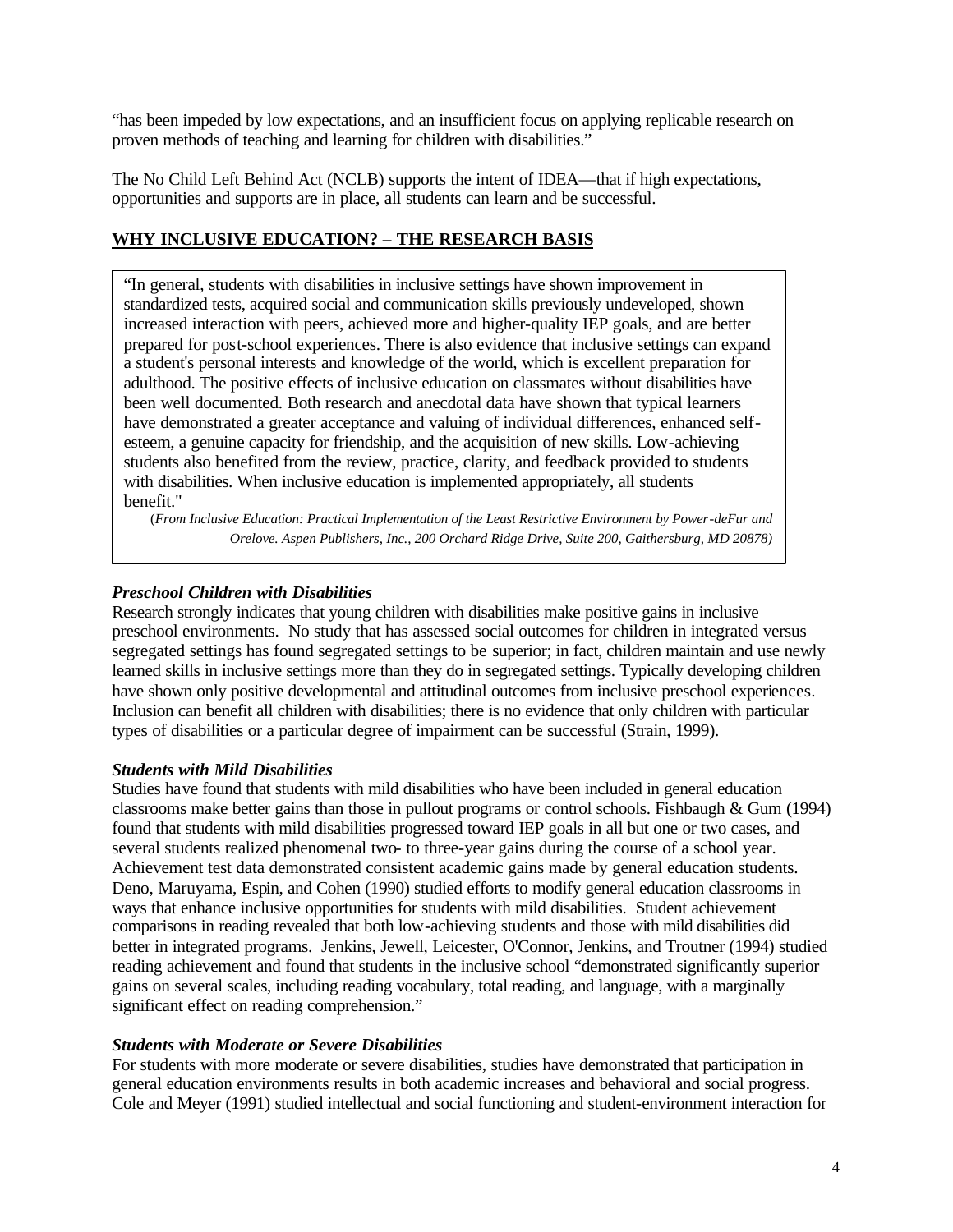students in 43 different classrooms from 14 schools. In the functional domain of social competence, children from integrated sites progressed, improving their ability to manage their own behavior in social situations, provide negative feedback to others, etc. Conversely, children from segregated sites generally regressed in social competence. Hunt, Farron-Davis, Beckstead, Curtis, and Goetz (1994) conducted a comprehensive effort to evaluate different program placements for students with severe disabilities; their work revealed the superiority of regular class placements over special education classes because students in regular class placements had higher quality IEPs, and because they had more social interaction with their peers. Results of the study, the authors write, "suggest that there are important differences in the quality and curricular content of written educational programs for children with disabilities who are fulltime members of general education classrooms; and there are significant differences in the levels of student engagement in school activities, the type of activities in which they are engaged, the type and level of participation in integrated school environments, and the degree to which they initiate and engage in social interactions with peers and adults."

#### *Students Without Disabilities*

The fear that inclusion may result in a "watered down" curriculum for students without disabilities, or that less time will be devoted to learning, is not supported by the research. None of the studies examining outcomes for students without disabilities has found any negative impact for students who are not identified as having disabilities. Fishbaugh and Gum (1994) found that achievement test data demonstrated consistent academic gains by general education students in inclusive classrooms. Hollowood, Salisbury, Rainforth, and Palombaro (1995) found that the quantity and level of time spent on instruction for students without disabilities was not adversely affected by the presence in class of students with severe disabilities. In a study of cooperative learning groups (Hunt, Staub, Alwell, & Goetz, 1994), the achievement levels of students without disabilities who facilitated interactions of their peers with severe disabilities were not negatively affected. Standardized test and report card measures used to determine impact revealed no negative academic or behavioral effects on classmates who were educated in classes with students with disabilities in an elementary school of 640 in rural Minnesota (Sharpe, York, & Knight, 1994).

#### *Research on Segregated Settings*

Even though the majority of the research available today supports inclusive education, there are a handful of studies that take an alternative position. For the most part, these studies report situations in which students are placed in general education classrooms without proper supports (Baines, Baines & Masterson, 1994), or they are in regular classrooms but not receiving special education, as defined by law (Zigmond & Baker, 1995). Such studies should definitely raise concerns. It is inappropriate and illegal to "dump" students in classrooms where teachers are unprepared and lack resources to support special education needs in the regular class.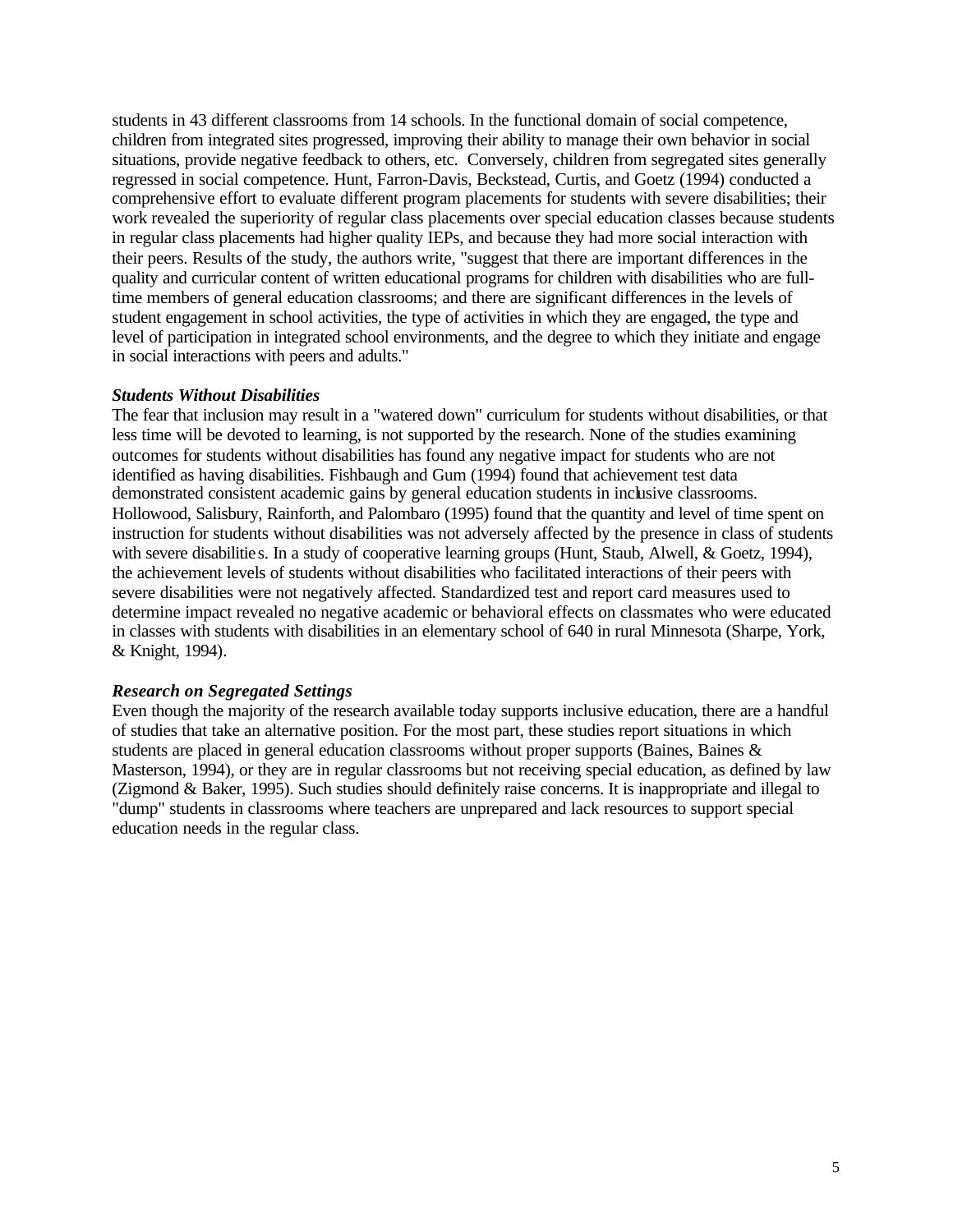#### **SEGREGATION IN MARYLAND'S SPECIAL EDUCATION SYSTEM**

#### *Maryland Begins Segregating Children with Disabilities from a Young Age*

Best practices in early intervention for young children with disabilities and developmental delays point to the delivery of services in "natural environments" – that is, the environment a child would be in were he or she not disabled. For young children, natural environments include the family home, play groups, child care, or community preschool. Data indicate that young children with disabilities who are segregated are more likely to be segregated when they reach school age. This may be in part due to a local jurisdiction's service delivery system, which segregates at all age levels. The rate of inclusion once children reach elementary school, however, is also affected by parent expectations. If a young child with a disability is included in natural environments alongside typical siblings and peers, parents are much more likely to expect their child to attend his or her neighborhood school. Conversely, parents of children placed in specialized early intervention programs without access to typical children, are more likely to accept and want segregated classrooms and schools for their school-aged children.



**Percentage of Children with Disabilities, ages 3-5, Educated in Natural and** 

#### *Maryland Segregates Students with Disabilities*

In 2001, the U.S. Department of Education's Office of Special Education Programs (OSEP) found that Maryland is non-compliant with federal law because too many students with disabilities are removed from the least restrictive environment (LRE) and placed into more segregated settings to receive their education (OSEP Monitoring Report, 2001). Maryland is one of the most segregated states in the nation for its education of students with disabilities. Out of the 50 States, Puerto Rico, and the District of Columbia, Maryland places  $4<sup>th</sup>$  highest for its placement of students with disabilities in nonpublic separate special education schools. Conversely, Maryland ranks poorly for its education of students with disabilities in the general education classroom (OSEP, 2001).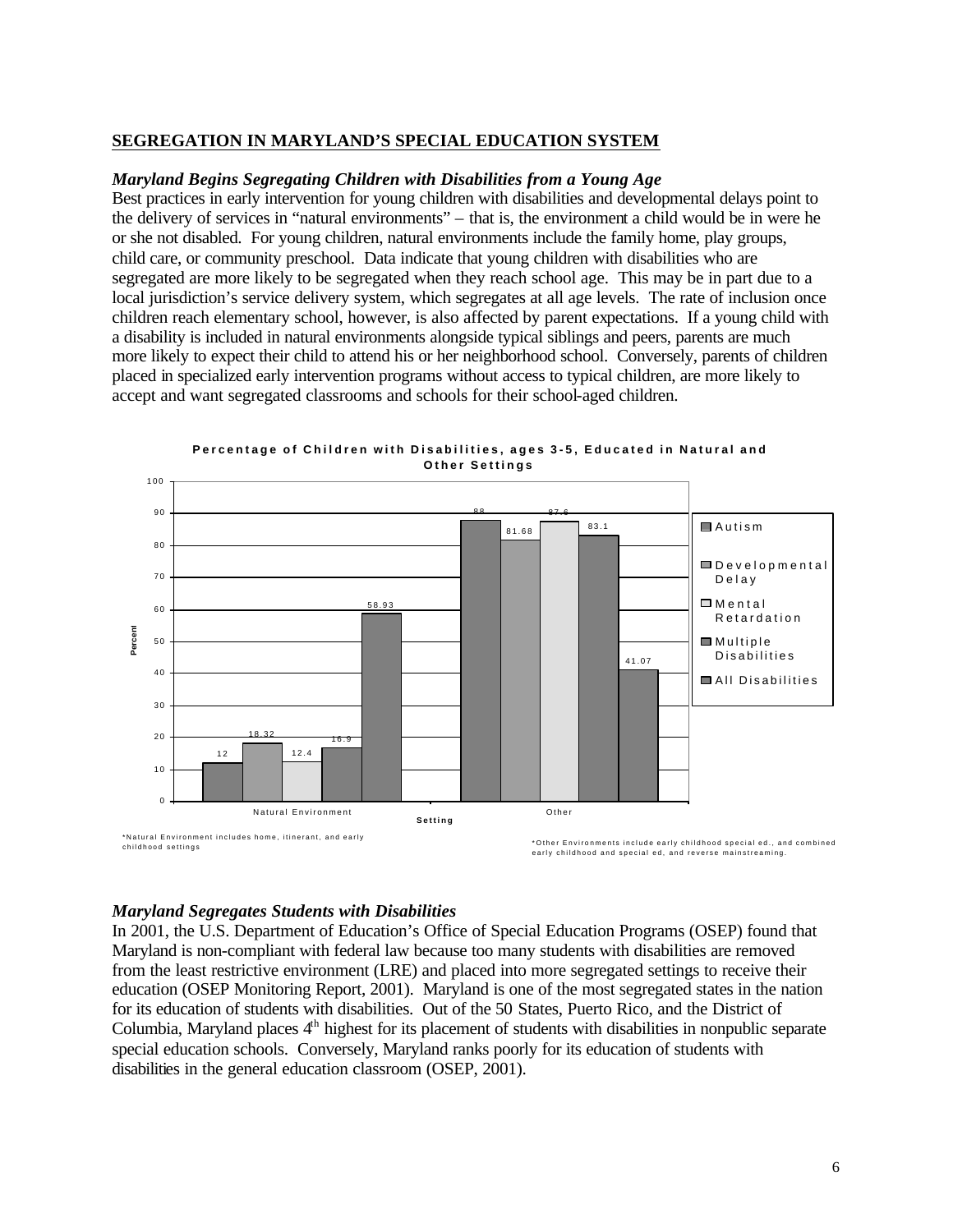| <b>Self-Contained Classrooms (out of general</b><br>education classroom >60% of school day)<br>$10th$ highest for students with disabilities             |
|----------------------------------------------------------------------------------------------------------------------------------------------------------|
|                                                                                                                                                          |
|                                                                                                                                                          |
|                                                                                                                                                          |
| 14 <sup>th</sup> highest for students with mental                                                                                                        |
| retardation                                                                                                                                              |
| <b>Public Separate Schools</b>                                                                                                                           |
| 11 <sup>th</sup> highest for students with disabilities                                                                                                  |
| 4 <sup>th</sup> highest for students with mental                                                                                                         |
| Out of the 50 States, Puerto Rico, and the District of Columbia,<br>retardation<br>Maryland ranks $34th$ for its placement of students with disabilities |
| 8 <sup>th</sup> highest for students with multiple<br>in the general education classroom (outside of the general                                         |
| disabilities<br>education classroom <21% of the school day).                                                                                             |
| 5 <sup>th</sup> highest for students with autism                                                                                                         |
| <b>Private Separate Schools</b>                                                                                                                          |
| 4 <sup>th</sup> highest for students with disabilities                                                                                                   |
| 9 <sup>th</sup> highest for students with mental<br>$\bullet$                                                                                            |
| retardation                                                                                                                                              |
| $7th$ highest for students with multiple                                                                                                                 |
| disabilities                                                                                                                                             |
| $10th$ highest for students with autism                                                                                                                  |

Source: OSEP, 2001

Maryland falls far below states like Vermont and New Hampshire, which have the most inclusive education systems in the country, behind states like Colorado and Iowa, which have made inroads in including students with mental retardation and autism, and even lags behind Connecticut, which recently settled a class action lawsuit for its systemic segregation of students with mental retardation. As noted above, Maryland ranks particularly poorly for its placement of students with disabilitie s in segregated classrooms and schools. These statistics are noteworthy because there is no reason to believe that Maryland's children are more disabled than those in other states. Rather, systemic policy and practice explain Maryland's poor showing.



**Percentage of Students with Disabilities Educated outside of the General Education Classroom for greator than 60% of the School Day (LRE C) 1998-99**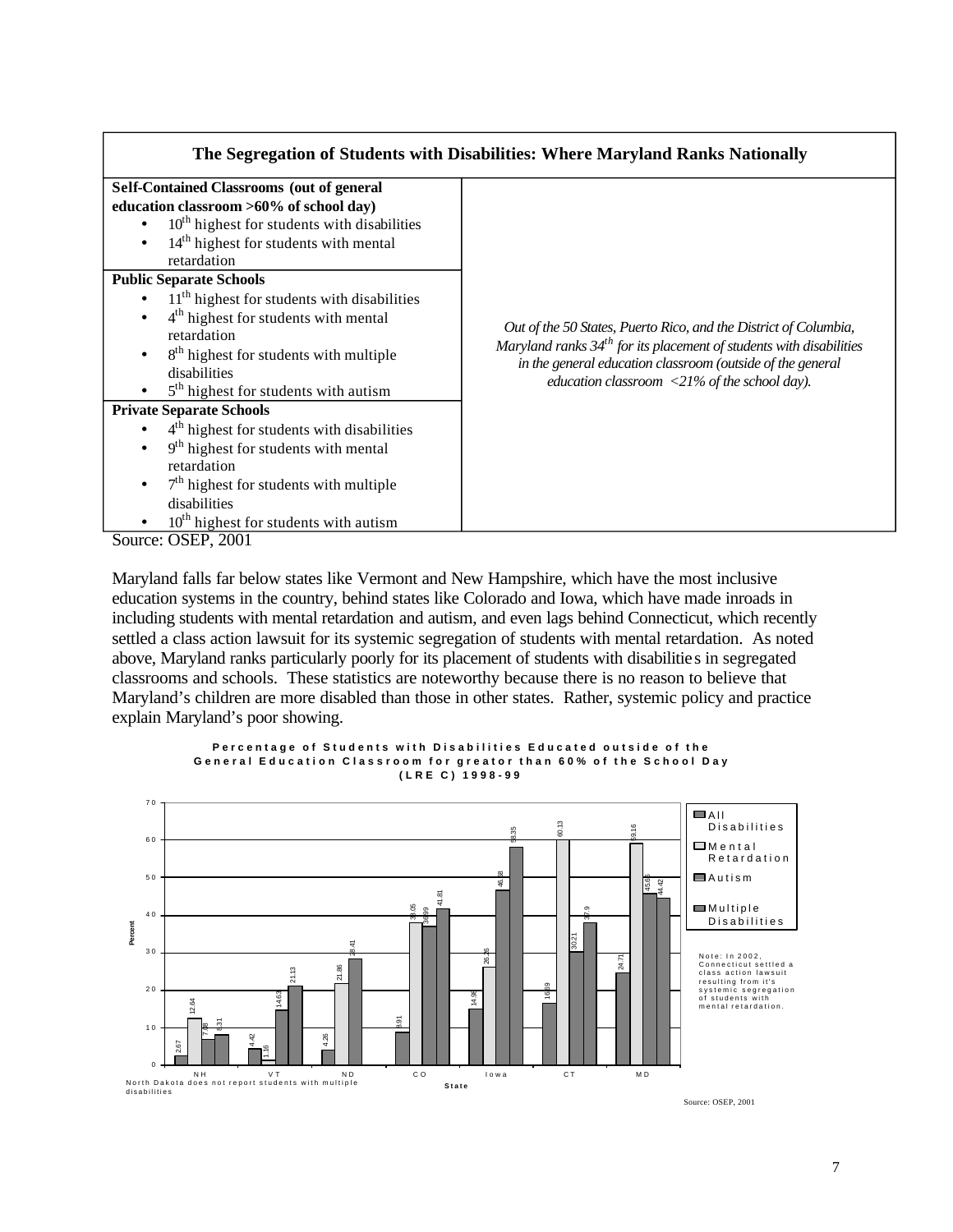

#### **Percentage of Students with Disabilities Educated in Separate Public and Private Facilities (LRE Category F & G) 1998-99**

Furthermore, the U.S. Department of Education expects states to educate 80% of students with disabilities in the general education classroom, and is currently considering raising that standard to 90% (OSEP, 2002). *Rates of inclusion are variable across the state; however, no Maryland school system has attained this standard.* While the Maryland State Department of Education (MSDE) has made efforts to increase the inclusion rates of children with disabilities through its State Improvement Grant, the Task Force on Inclusion, and through grants to local school systems, little progress has been made over the last five years, with only minor improvements for students in certain disability categories.



#### **Percentage of Maryland Students "Fully Included" in General Education Classroom (LRE A: Educated Outside of a Regular Classroom <21% of the School Day)**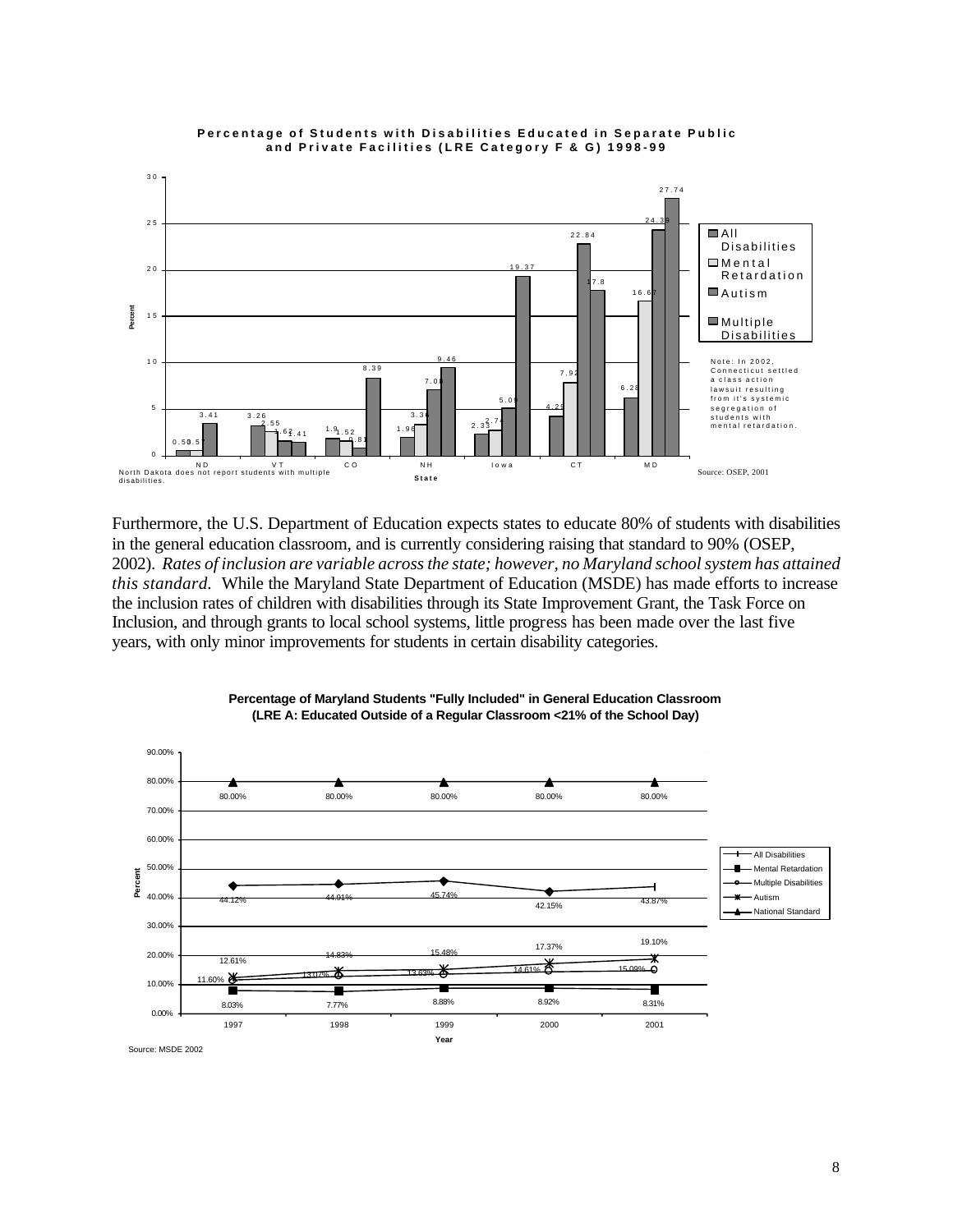In 1999, the Maryland State Department of Education's Division of Special Education received a State Improvement Grant from the U.S. Department of Education. Among its many objectives were that each local school system would increase the number of students with disabilities participating in general education classrooms by 2% per year. Despite this meager goal, fewer than half of local school systems have reached the yearly target.

|                                             | State Improvement Grant Goal of increasing number of students with disabilities in<br>general education classroom by 2% |      |      |  |  |  |  |
|---------------------------------------------|-------------------------------------------------------------------------------------------------------------------------|------|------|--|--|--|--|
|                                             | 1999                                                                                                                    | 2000 | 2001 |  |  |  |  |
| <b>Number</b><br>of LSS<br>reaching<br>goal | Baseline data collected                                                                                                 |      |      |  |  |  |  |

Research indicates that students who are pulled out of the general education classroom throughout the day to receive specialized services are not viewed as true members of their classrooms by their peers without disabilities (Schnorr, 1990), yet on a standard basis, Maryland school systems implement a "pull out" or "resource room" model of delivering special education services. The placement of children out of the general education classroom between 21-60% of the school day is of particular concern for children with developmental disabilities, who are routinely segregated for core subjects (math, language arts) and only included during "specials" (music, art, physical education). *In practice, the vast majority of students with developmental disabilities may not have access to the general curriculum and may not be taught by teachers with subject matter competency for the subjects in which they will be annually assessed under NCLB.* 

#### *In Maryland, Some Disability Groups Fare Better Than Others*

While Maryland has poor inclusion rates overall, students with certain disabilities are far more segregated than others. In 2001, more than 90% of Maryland students with mental retardation were educated outside the general education classroom for some portion of the school day. Of those students, nearly 55% were educated outside of a general education classroom for more than 60% of the school day. (MSDE, 2002)



**Percentage of Maryland Students with Mental Retardation by LRE Category, 2001** 

9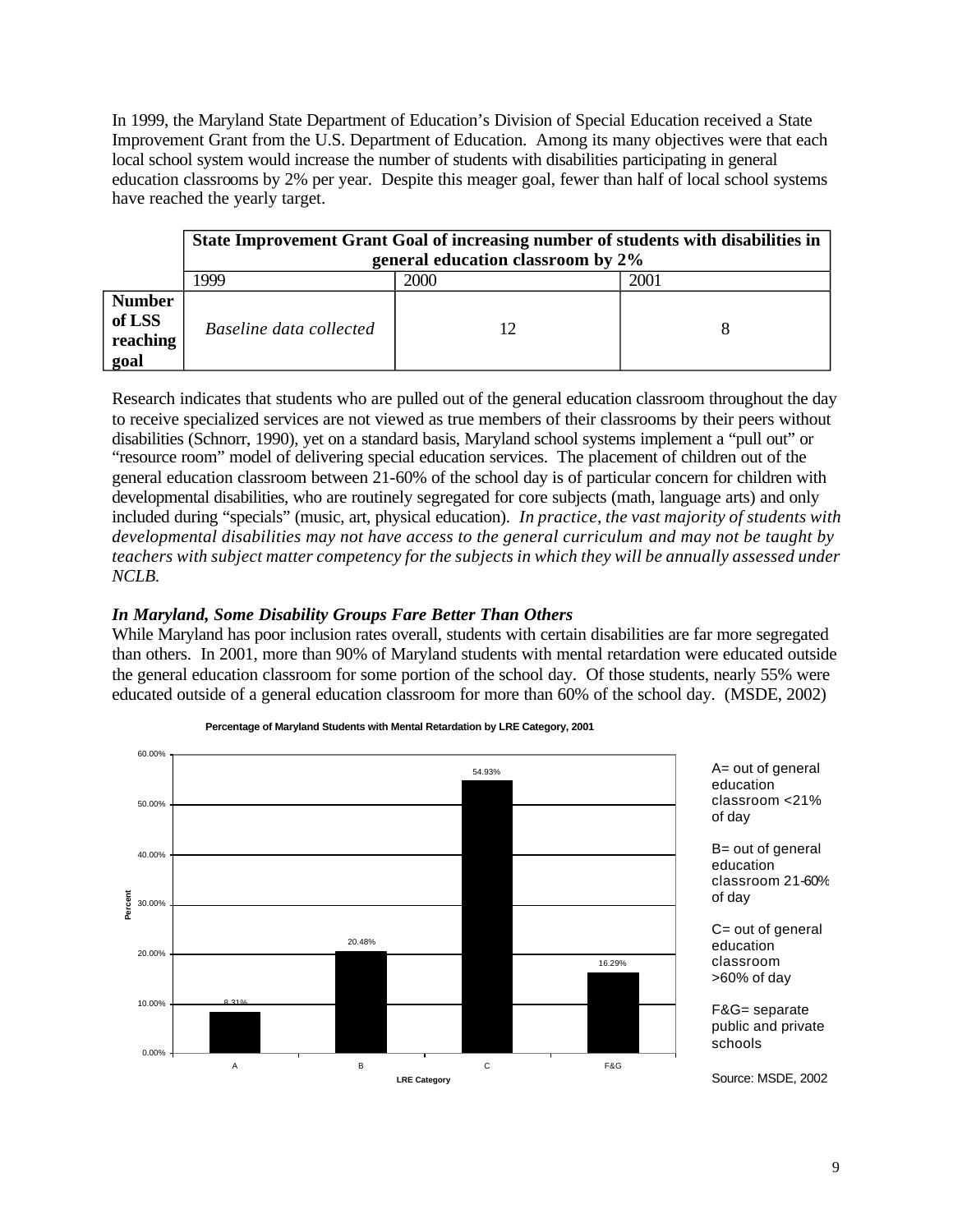From 1997 through 2001, the number of Maryland students with mental retardation who were educated in a general education classroom (out of general education classroom <21% of the school day) increased by only 0.28%. (MSDE, 2002)

While inclusion rates for children with a label of mental retardation are the worst in the state, the rates for children with labels of multiple disabilities and autism also are quite low.



**Percentage of Maryland Students with Multiple Disabilities by LRE Category, 2001** 

**Percentage of Maryland Students with Autism by LRE Category, 2001** 



A= out of general education classroom <21%

B= out of general education classroom 21-60%

C= out of general education classroom >60% of day

F&G= separate public and private

*As these tables show, significantly more students with multiple disabilities and autism are educated in separate classrooms and schools than are educated in the general education classroom.*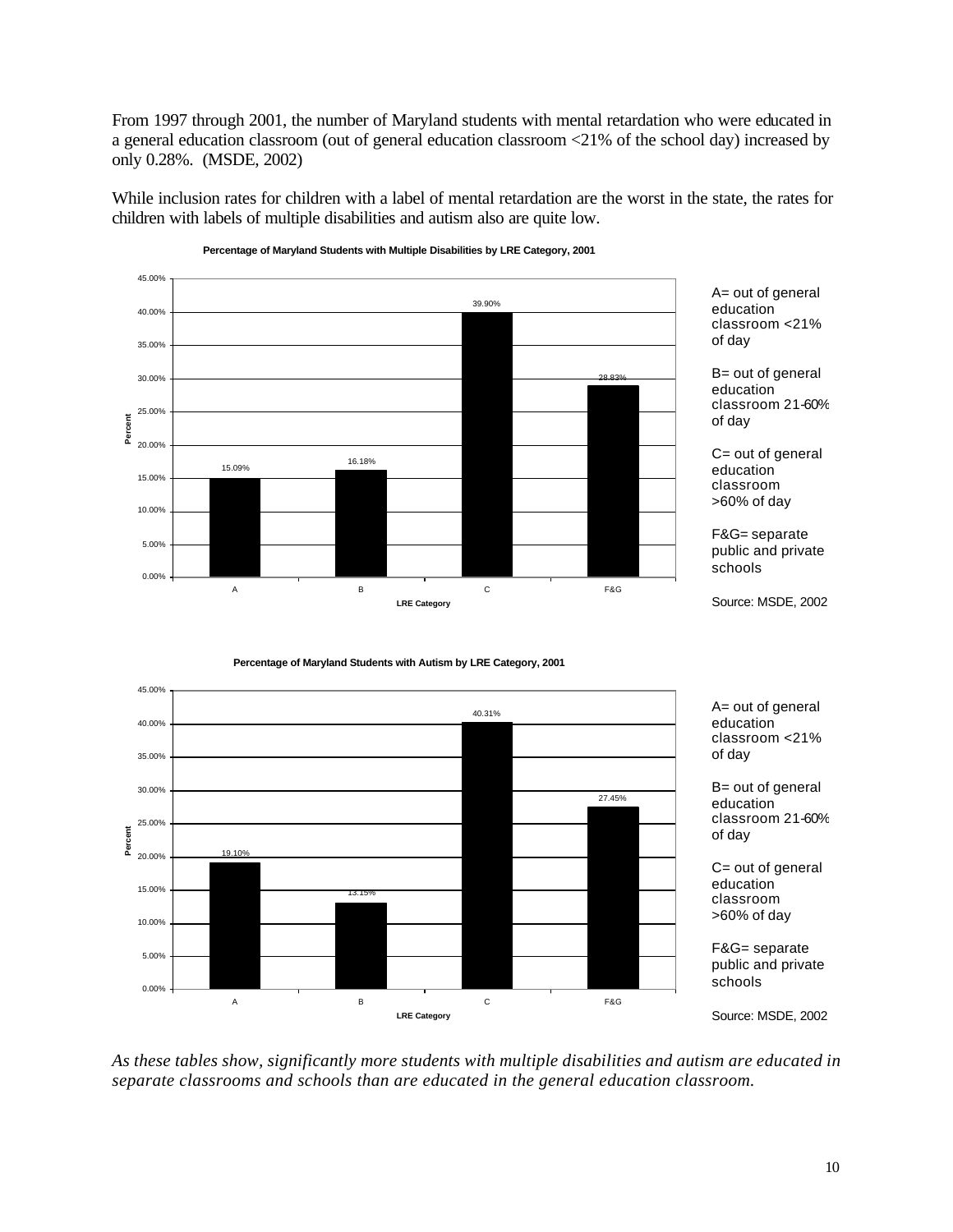#### *In Maryland, Some Local School Systems Are More Segregated Than Others*

In Maryland, the likelihood of a child with a developmental disability being educated in a general education classroom in his or her neighborhood school is directly related to where the child lives. The percentage of students with mental retardation included in general education classrooms ranges from a low of 1.79% in Harford County to a high of 40.82% in Dorchester County.



**Percentage of Students with Mental Retardation Educated in General Education Classrooms (outside of general education classroom <21% of school day)** 

While children with mental retardation are the most segregated on a statewide basis, local school systems show great variability in the placement of children with other developmental disabilities. A child with multiple disabilities is 10 times more likely to be included in Worcester County than in Baltimore County. A child with autism is five times more likely to be included in Frederick County than in Montgomery County.



**Percentage of Students with Multiple Disabilities Educated in General Education Classrooms (outside of general education classroom <21% of school day)**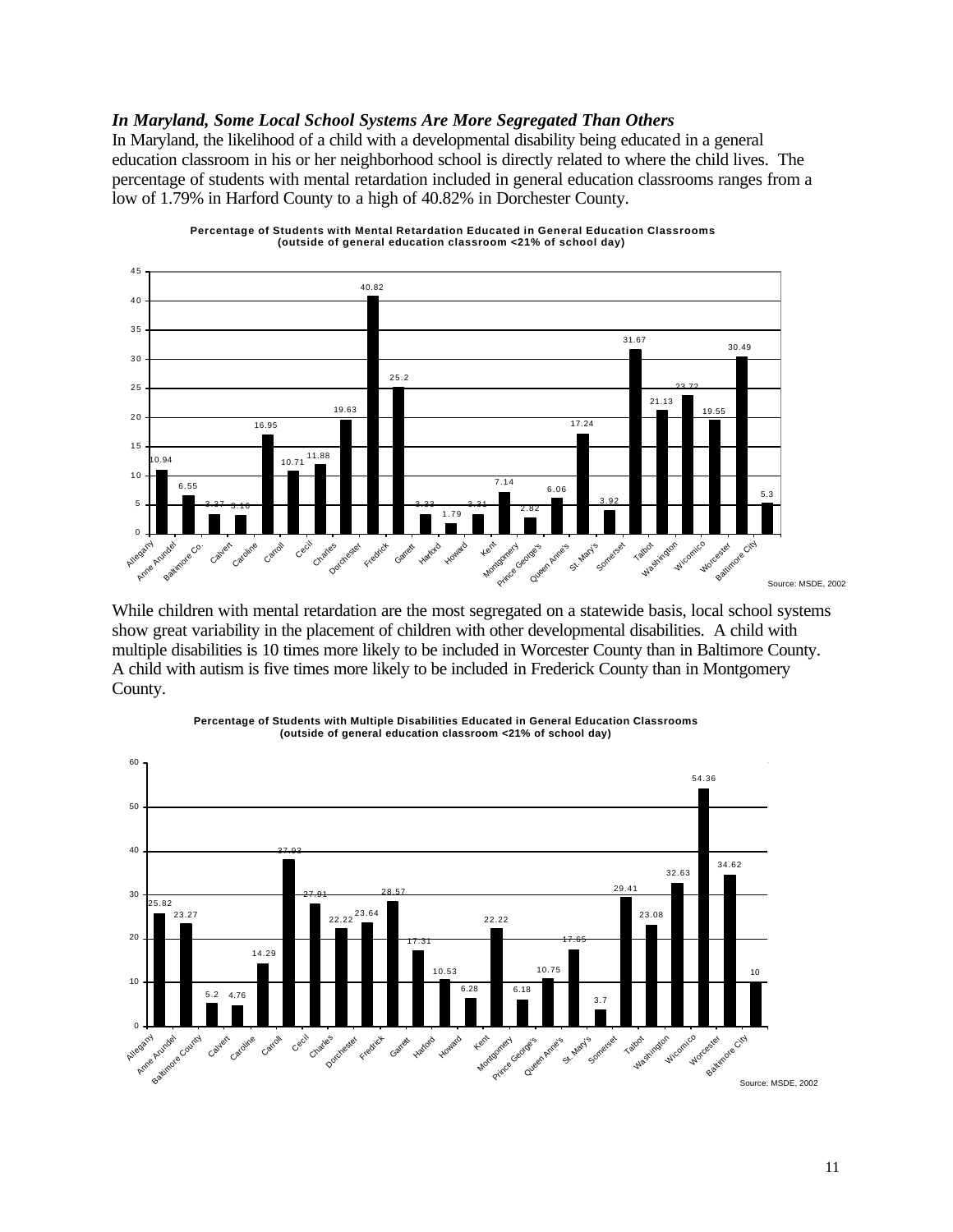

**Percentage of Students with Autism Educated in General Education Classrooms (outside of general education classroom <21% of school day)** 

*The segregation of large numbers of students with particular disabilities in certain counties may be an indication that these students' educational programs and placements are not being individualized and instead, that their IEPs may be being implemented based on administrative convenience or configuration of the service delivery model.* 

#### *In Maryland, Minority Children with Disabilities Are Disproportionately Segregated*

Data show that nationally African-American students are 2.5 times more likely to be identified as needing special education as their Caucasian counterparts. They are disproportionately more likely to receive a label of mental retardation or emotional disturbance than their white peers (McMillan, 2002). Last year, MSDE voluntarily re-entered an agreement with the U.S. Department of Education's Office for Civil Rights to continue to track data, provide reports, and provide grants to local school systems to address the disproportionate numbers of African-American students identified as having disabilities.



Minority students with disabilities face the double discrimination of race and disability.<sup>*The 2012 dentified*,</sup> *minority students are significantly more likely to be removed from the general education program and be*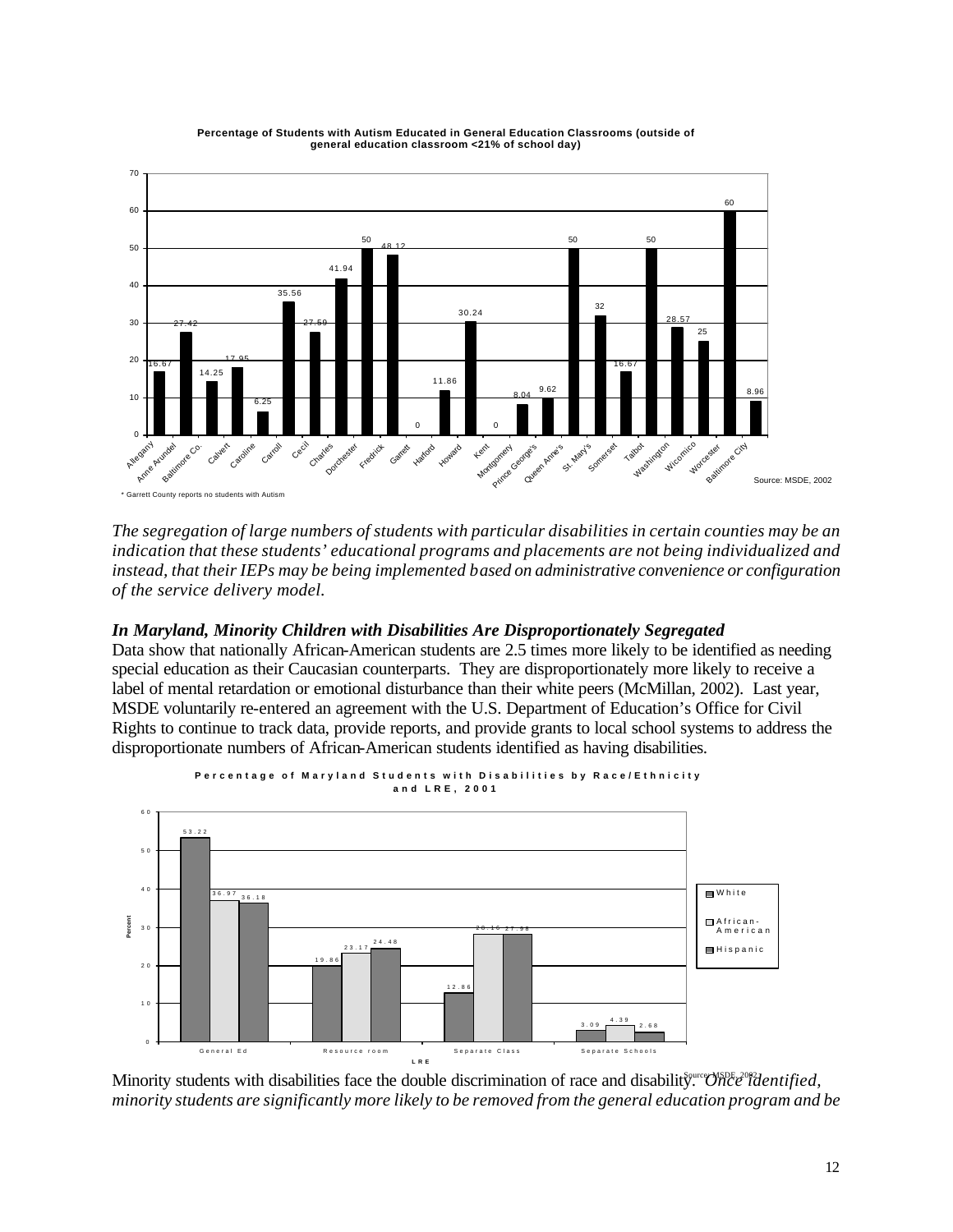*educated in a more restrictive environment.* For instance, African American and Hispanic students are more than twice as likely as white students to be educated in a self-contained classroom. As difficult as it is for white students to obtain an education in the general education classroom, it is that much more difficult for African-American and Hispanic students to obtain the benefits of inclusive education.

#### *Special Education Students in Maryland Are Not Achieving*

Local school systems' placements of students with disabilities in segregated settings and the State's history with statewide assessments indicate that we should all be very concerned about how Maryland students with disabilities are performing academically. By fifth grade, only 24.8% of students receiving special education services scored satisfactorily on the Maryland School Performance Assessment Program (MSPAP) reading test compared with 43.7% of their typical peers. In Math, 20.4% rate satisfactorily compared with 43.1% of students without disabilities. By  $8^{th}$  grade, only 4.8% of students with disabilities scored satisfactorily in reading compared with 25.5% of general education students, and 8.3% of students with disabilities were satisfactory in math compared with 39.2 of students without disabilities (MSDE, 2002).

|      | <b>MSPAP: Percent Achieving Satisfactory in Reading</b> |          |           |          |           |          |  |  |
|------|---------------------------------------------------------|----------|-----------|----------|-----------|----------|--|--|
|      | Grade 3                                                 |          | Grade 5   |          | Grade 8   |          |  |  |
|      | Spec. Ed.                                               | Gen. Ed. | Spec. Ed. | Gen. Ed. | Spec. Ed. | Gen. Ed. |  |  |
| 2002 | 21.4                                                    | 31.5     | 24.8      | 43.7     | 4.8       | 25.5     |  |  |
| 2001 | 25.6                                                    | 37.5     | 25.4      | 46.6     | 7.2       | 28.9     |  |  |
| 2000 | 29.7                                                    | 40.1     | 27.8      | 46.6     | 6.5       | 29.4     |  |  |
| 1999 | 29.4                                                    | 42.2     | 24.3      | 43.2     | 5.3       | 27.8     |  |  |
| 1998 | 30.6                                                    | 42.5     | 22.4      | 42.2     | 4.8       | 27.8     |  |  |

As students get older, the gap between the test scores of special education and general education students widens. While some of this may be explained by the widening developmental gap between typical students and those with developmental disabilities, it is also quite common for students with developmental disabilities who have been included in elementary school to be segregated in separate settings, without access to the general curriculum or teachers who are qualified to teach the general education curriculum, once they reach the secondary school level.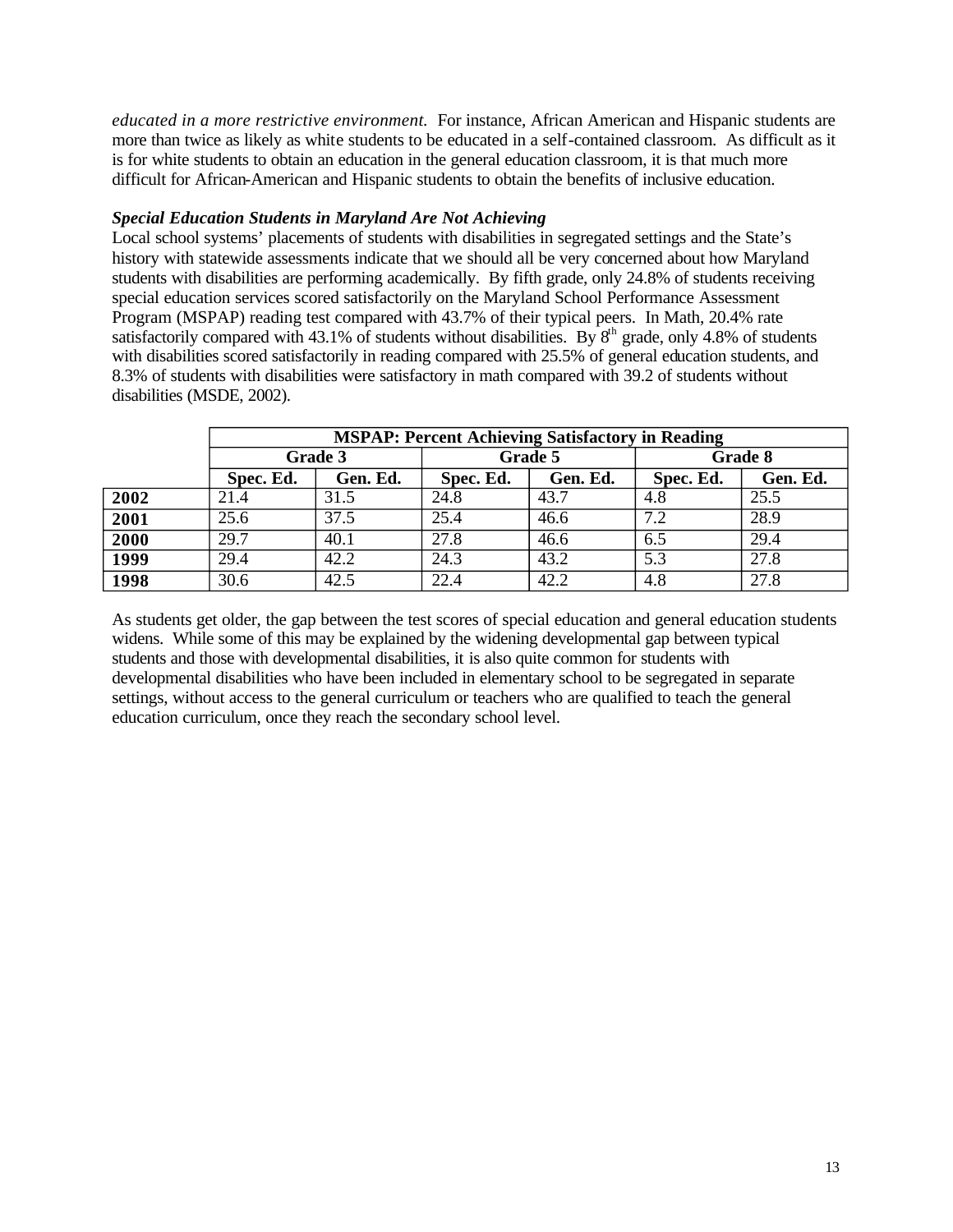## **BARRIERS TO INCLUSION IN MARYLAND**

## *Leadership*

There remains a lack of vision and leadership at all levels – from the State Board of Education to school principals – with regard to the education of students with disabilities. Education leaders in Maryland must lead by example. For if those in the most influential positions do not advance the cause for civil rights of students with disabilities, Maryland will not only be unable to reform its education system but will not meet its responsibilities under NCLB.

- The State has failed to identify the civil rights of students with disabilities as a priority.
- The Maryland State Board of Education does not have a policy on least restrictive environment (as many State Boards do) and has not used its influence to address the over-segregation of students with disabilities.
- MSDE has provided little guidance to local school systems on how the progress of students with disabilities will be evaluated and met in local Comprehensive Master Plans.
- MSDE has not required local school systems to develop *and meet* measurable goals for the inclusion of students with disabilities in the general education classroom.
- MSDE has developed goals on Least Restrictive Environment for the State, but has failed to enforce them at the local level.
- Local Boards of Education have not established the civil rights and academic progress of students with disabilities as a priority.
- School Superintendents have not identified the progress of special education students as important, and have not evaluated principal performance based on the success of students with disabilities and other subgroups within schools.
- School Superintendents have not addressed local school system organizational flaws that result in parallel general education and special education systems.
- Directors of Special Education have not generally led system reform efforts to increase inclusive education.
- Principals who are the key to successful schools have not generally embraced the challenge of reforming schools to welcome ALL children.

Proposed Action/Solutions:

- The State Board of Education should pass a least restrictive environment policy and request regular updates from MSDE staff with regard to efforts to increase students with disabilities' academic progress and their inclusion in the general education classroom.
- The State Superintendent should use the superintendent's position to emphasize the overwhelming body of research evidence supporting inclusive education, academic accountability for ALL students, and the need for system reform, and make it a focal point of MSDE's agenda.
- The Maryland State Department of Education, in its oversight role, should require that all local school systems develop and implement LRE improvement plans as part of local school system comprehensive master plans.
- MSDE should provide incentives for schools to increase the academic performance of students with disabilities and their rates of inclusion.
- Local Boards of Education should review their data on the educational performance and placement of students with disabilities, disaggregated by disability label, age, and race, and develop improvement plans accordingly.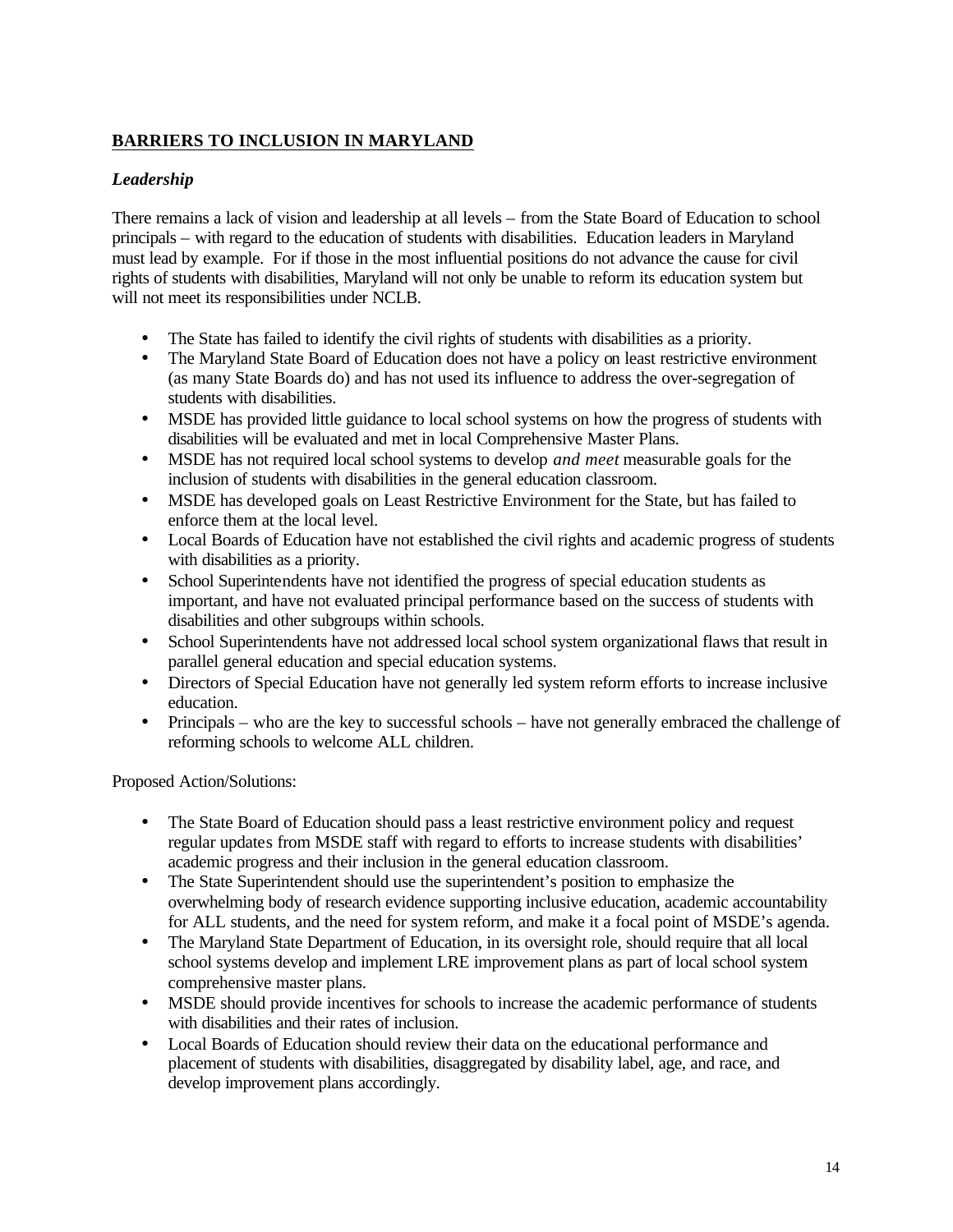- Local Boards of Education should review neighborhood school data to identify the most successful inclusive schools in their systems and schools in need of improvement, and develop ways to replicate successful schools.
- School Superintendents should develop goals for the academic progress and inclusion of students with disabilities.
- School Superintendents should develop and implement plans towards unified education systems.

#### *Accountability*

#### The Role of the Maryland State Department of Education

The Maryland State Department of Education is charged with monitoring local school systems' compliance with federal law. The U.S. Department of Education's Office of Special Education Programs (OSEP) has judged Maryland noncompliant with the IDEA's LRE requirements, among other areas, in monitoring reports released in 1990, 1995, and 2001.

- MSDE has not held local school systems accountable for their failure to meet even the minimal least restrictive environment goals set by the State Improvement Grant, let alone the 80% standard currently recommended by the U.S. Department of Education.
- MSDE has not aligned discretionary grant funds for local school systems with inclusion generally, or inclusion for students with certain disability labels specifically.
- MSDE has accepted local school system special education staffing plans that funnel staff primarily to segregated settings, rather than to inclusive education models.

Proposed Action/Solutions:

- MSDE should set *and enforce* standards for the inclusion of students with disabilities in the general education classroom, just as there are standards for educating general education students.
- MSDE should align its discretionary funds with system needs that have been identified through Focused Monitoring. Discretionary grants should be used to build the capacity of public schools to serve students with disabilities in the least restrictive environment.
- MSDE should ensure that each local special education department makes public its annual staffing plan and provides opportunity for feedback from parents and the community before submitting the finalized plan to the local school board for approval as required by COMAR 13A.05.02.13 [D].
- MSDE should review local special education staffing plans for bias towards placement of students in restrictive placements. When bias or other problems are found, MSDE, through the provision of technical assistance and enforcement, should ensure revision of the plans so that students with disabilities will receive appropriate special education services in the least restrictive environment in which their needs can be met.

#### The Role of Local School Systems

While some local school systems have developed goals for the inclusion of students with disabilities, not all school systems have, nor have these plans been made available to the local community. Some of the barriers that exist regarding the accountability of local school systems are:

- Local special education staffing plans that are biased towards placement of students with disabilities in restrictive placements;
- Lack of mandatory and optional professional development opportunities;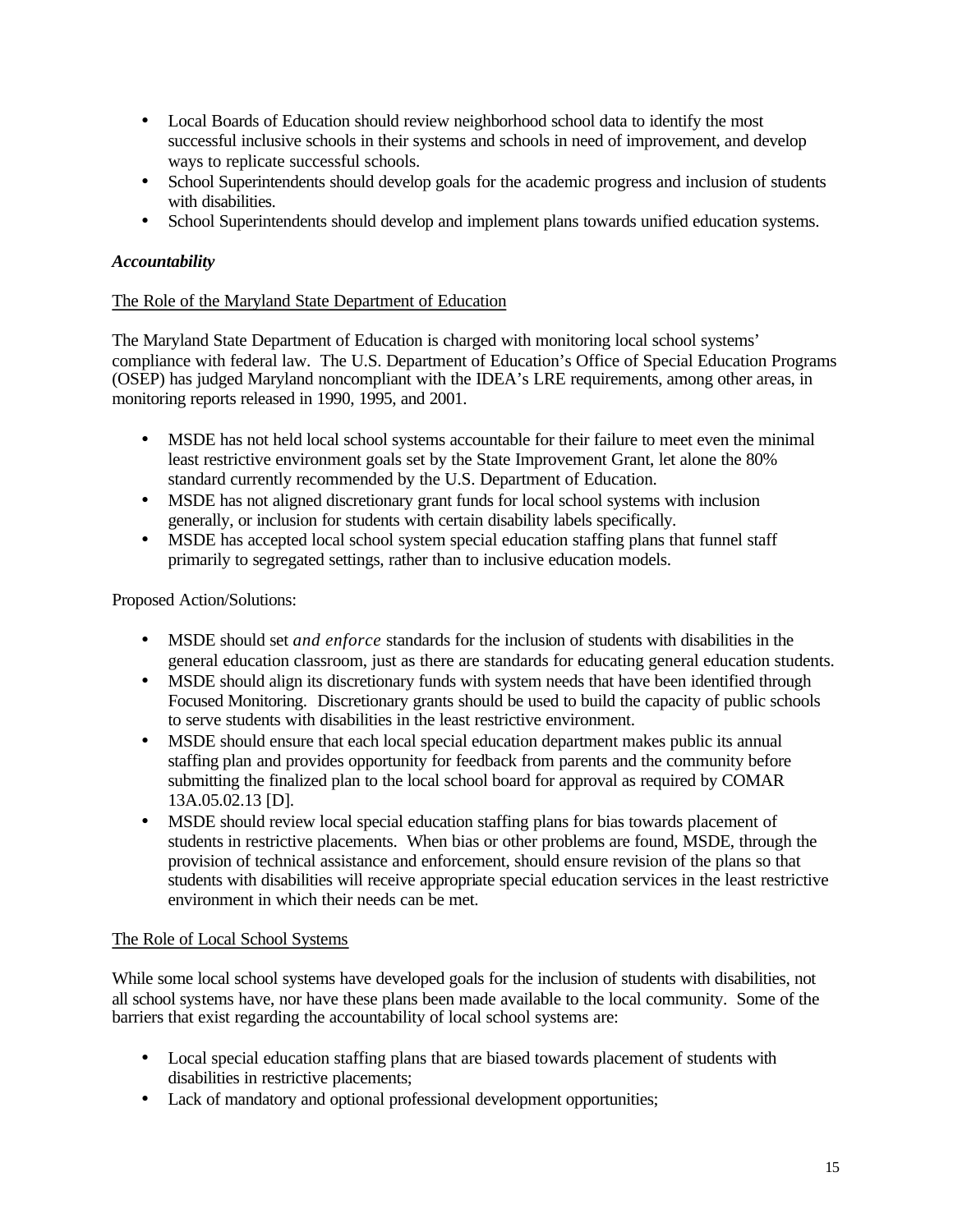- Lack of leadership in schools;
- Lack of integrity within the IEP process, ie. decisions made at central office level;
- Lack of strategic planning on school improvement efforts as they related to students with disabilities.

Proposed Action/Solutions:

- Local school systems should evaluate the current placement status of students with disabilities. School systems should ascertain which students are in out-of-state, nonpublic and public special education schools and in self-contained classrooms and why these students are in such placements. In particular, local school systems should disaggregate their placement data by age, race, and disability category to evaluate where efforts should be directed.
- Based on the results of the aforementioned evaluation, school systems should develop systematic plans to build internal capacity to serve students with disabilities in the most integrated settings. The plan should be developed by stakeholders, including parents of students with disabilities that are educated in a variety of settings, educators, advocates, and administrators.
- Local school systems should develop a method to ensure that the IEP process has integrity and that IEP teams consider the most promising educational practices, based on research evidence. Local school systems should ensure that IEP teams have the authority and resources necessary to ensure the free discussion of the range of supports necessary to maintain students in the least restrictive setting (accommodations, staffing, class size, behavioral supports, etc.). School systems must ensure that IEP teams are free to make decisions based on student needs rather than on the perceived availability or lack of availability of particular fiscal, staff or other resources.
- Local school systems should develop partnerships with experts in inclusive education, who could provide overall training for school administrators, general and special educators, and paraprofessionals, as well as in-service training and technical assistance for individual schools and school personnel.
- Local school systems should set reasonable annual goals for increasing system capacity over a 5year period. These goals should be integrally linked school improvement plans.
- Local school systems should develop an evaluation system to measure increased capacity. Evaluation systems developed should assess adequate yearly progress in academic, social, and behavioral performance, quality indicators of inclusive schools, and student, educator, and family satisfaction. It is vital that school systems avoid "dumping" (placing a student in a general education classroom without the needed supports).
- Local and State education systems should develop funding mechanisms that support innovative efforts by IEP teams to support students with disabilities in general education classrooms in their neighborhood schools.

#### The Role of the Office of Administrative Hearings

The Office of Administrative Hearings (OAH) is a state agency charged with administering the special education mediation and due process proceedings. OAH employs administrative law judges to hear and adjudicate special education due process complaints brought by a party dissatisfied with the provision of special education services, related services, identification of a child with a disability, and school educational placement. The lack of training for administrative law judges has been identified as an issue that impedes the implementation of the state and federal laws. Problems identified include:

- Lack of training for administrative law judges (ALJs) on special education law related to LRE;
- Lack of available, low cost counsel for parents who often request due process hearings without benefits of an attorney;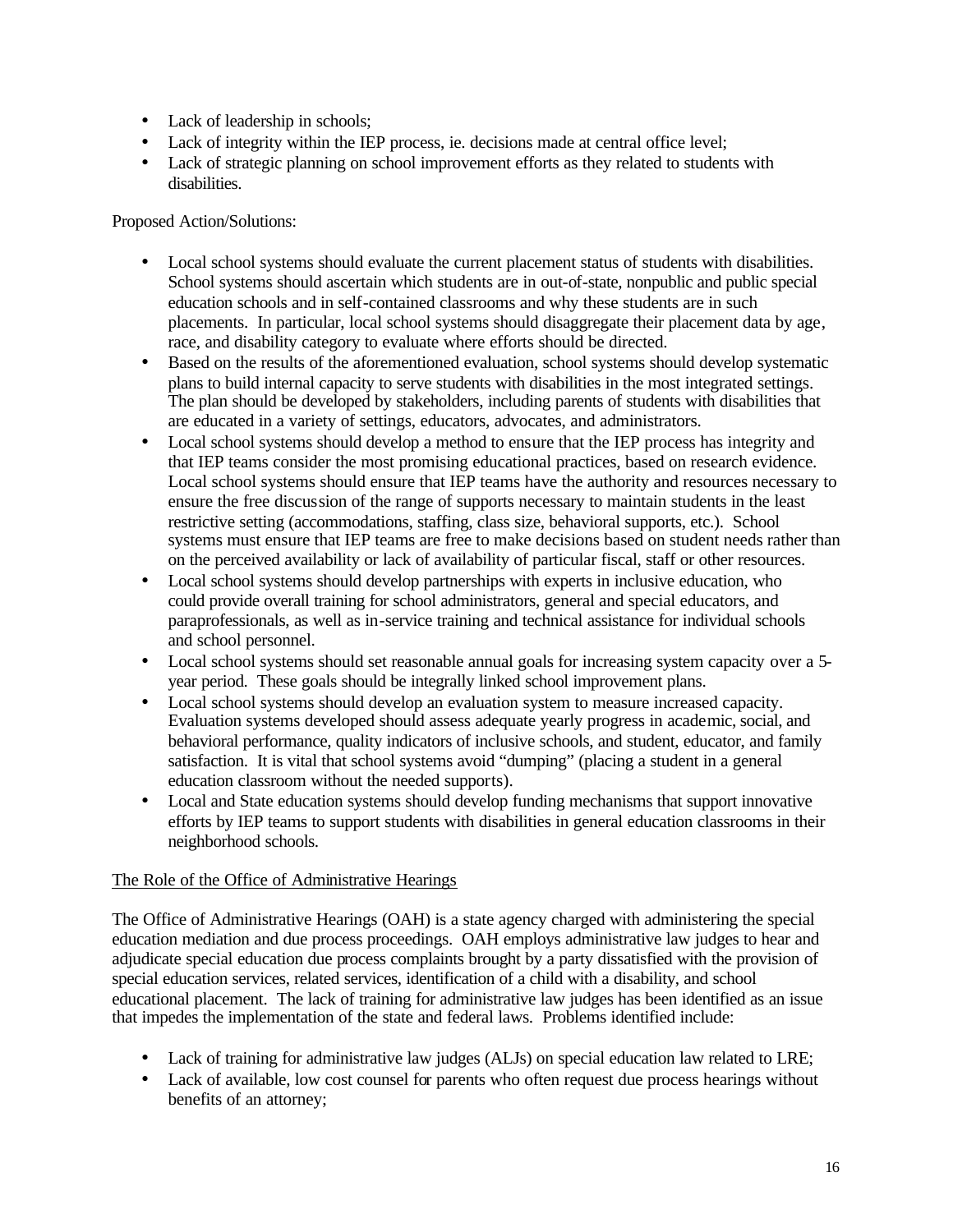- OAH failure to inform parents when they seek a due process hearing of the formality of the proceedings, which may impact the parents' ability to provide the ALJ with the evidence in a proper form as well as forum;
- Lack of training of ALJs on best educational practices, including the inclusion of students with disabilities in general education classrooms, and positive behavior interventions;
- Lack of ALJ impartiality (evident through ALJ due process hearing rulings).

Proposed Actions/Solutions:

- MSDE must ensure mandatory, high quality training for ALJs on special education law related to LRE, as well as disabilities and best educational practices.
- MSDE should make efforts to provide or enable local school systems to provide increased parent access to high quality free or low cost legal services.

#### *Teacher Preparation*

MSDE has identified teacher preparation as a barrier to inclusive education in Maryland. A task force on teacher preparation was established to make recommendations to the Department; however the report recommendations fell short of addressing chronic and systemic teacher preparation issues that affect the civil rights and education of students with disabilities.

- Maryland's institutions of higher learning have a teacher education system that creates parallel general and special education tracks, rather than a unified system that encourages cross-training and general educator responsibility for the success of all students.
- Current general educator certification requirements require teachers to have only 3 credits in special education.
- The majority of education students receiving training to teach in the general education classroom take a disability survey course ("Disability 101") in order to meet their 3-credit requirement.
- A national focus group on inclusive education found that more education students were fearful of having students with disabilities in their classroom after taking the general survey course than when they began, because it generally teaches few applicable skills.
- General education teachers need basic courses in curriculum modification and positive behavior supports.

Proposed Action/Solutions:

- Change certification requirements for general education teachers to ensure they are better prepared to educate students with disabilities, by requiring a minimum of 9 credits in special education including "Disability 101", differentiated instruction and collaborative planning, and positive behavior supports.
- Challenge institutions of higher learning to reinvent the "Disability 101" survey course to address practical skills for inclusive education.
- Challenge institutions of higher learning to eliminate the parallel general and special education systems and instead develop a unitary system that trains teachers to educate all children in their classrooms.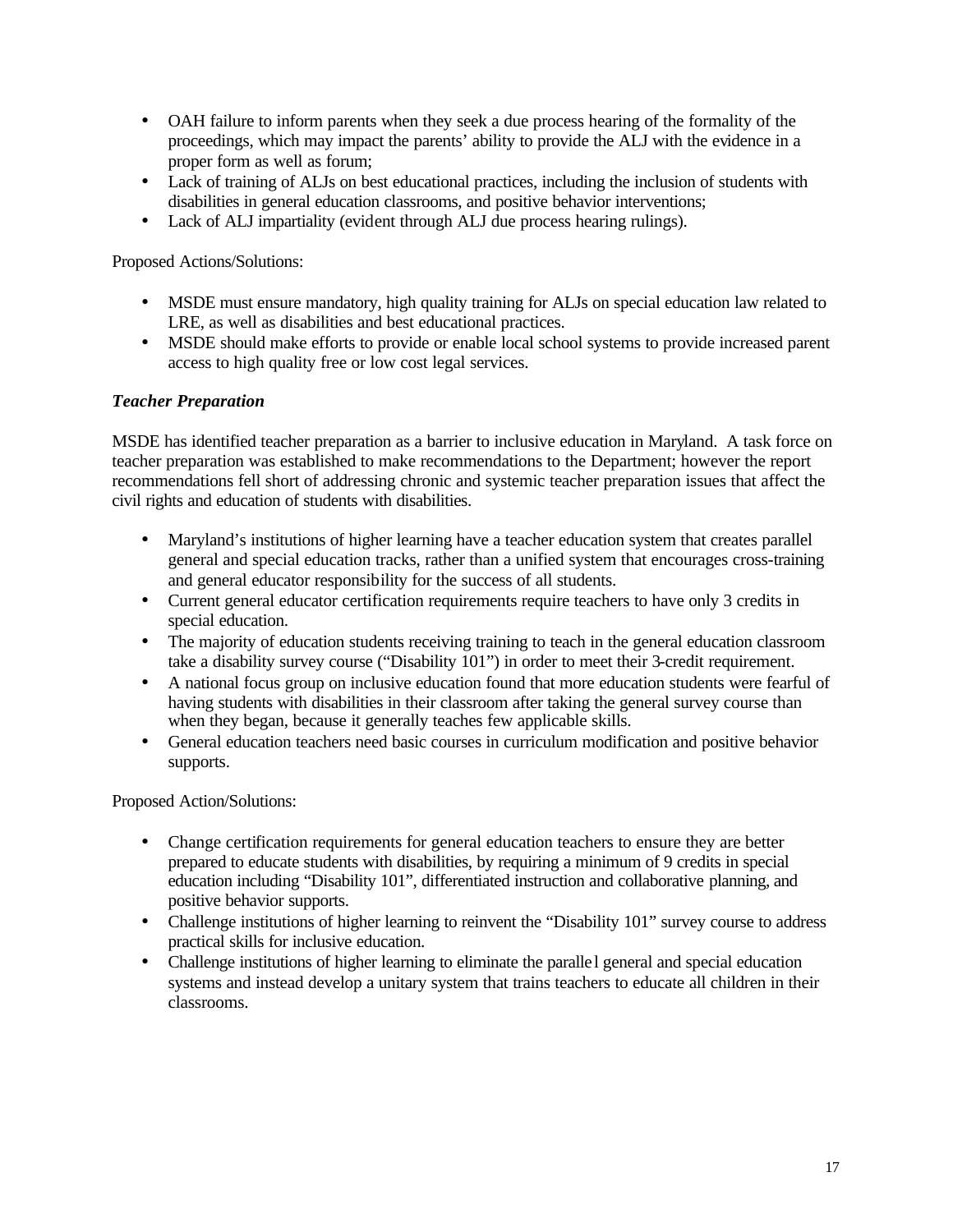### *Funding*

Maryland's state special education funding mechanisms affects the placement of students in two interrelated ways – 1) through the chronic underfunding of special education, and 2) through the nonpublic placement funding formula. Approximately 6.5% of Maryland's special education students are educated in Maryland's roughly 80 nonpublic schools, compared with approximately 2.5% nationally. The state's nonpublic funding formula siphons state funds away from public schools, resulting in local school systems' inability to build their capacity to serve students in the general education classroom and in the public education system.

Currently, in order to access additional State funds, a local school system must place a child in a nonpublic school or develop a public-private partnership with a nonpublic school. The funding can only be used to work with Maryla nd Association of Nonpublic Special Education Facilities (MANSEF) school experts. Apart from applying for limited state grant funds, there is no way for local school systems to use the existing large pool of non-public school funding to access outside experts in inclusive education in order to keep students in the public school system with typical peers.

- Since 1989, State funding of public special education has dropped from 21% to 15%. Until the institution of the weighted funding formula for special education students in fiscal year 2005, as recommended by the Commission on Education Finance, Equity, and Excellence, Maryland will continue to rank the lowest in the nation for State funding of special education.
- From its very first meeting, the Commission on Education Finance, Equity, and Excellence identified special education as a primary focus and, having gathered data, the Commission made strong recommendations in its Interim Report for increased State special education funds. Yet in fiscal year 2003, few local school systems used the block grant funds over and above previous special education budgets and instead, supplanted funds or used them to fill gaps in local funding.
- While the weighted funding formula proposed under the Bridge to Excelle nce in Education Act will do much to assist local school systems in providing special education services, the Nonpublic Tuition Assistance Program funding formula continues to 1) draw state funds away from public special education, 2) act as an incentive to local school systems to place students in non-public segregated schools, and 3) hamper local school systems' ability to develop quality programming for students with disabilities.
- The special education nonpublic funding formula has the effect of pulling State special education funds from public schools in a continuous cycle. In 1989, 22% of State special education funds supported non-public placements and 78% supported students in their local school systems. In 1999, 44% of State special education funds supported nonpublic placements and 56% supported students in their local school systems.
- Total placements for nonpublic special education have risen every year. Placements increased 19% between FY 1997 and FY 1999. The number of placements rose from 3,132 in FY 1997 to 3,728 in FY 1999, an increase of 596 day and residential placements. Placements in nonpublic settings increased not only as statewide school enrollment grew, but because local school systems have had decreasing capacity to serve students with more significant needs.
- "There is an indication that students with disabilities are sometimes transferred to more expensive non-public schools because appropriate services that could otherwise be provided in public programs are not available because of lack of funding." (Commission on Education Finance, Equity, and Excellence)
- Last year there was a \$9.5M budget deficiency for non-public placements for students with disabilities.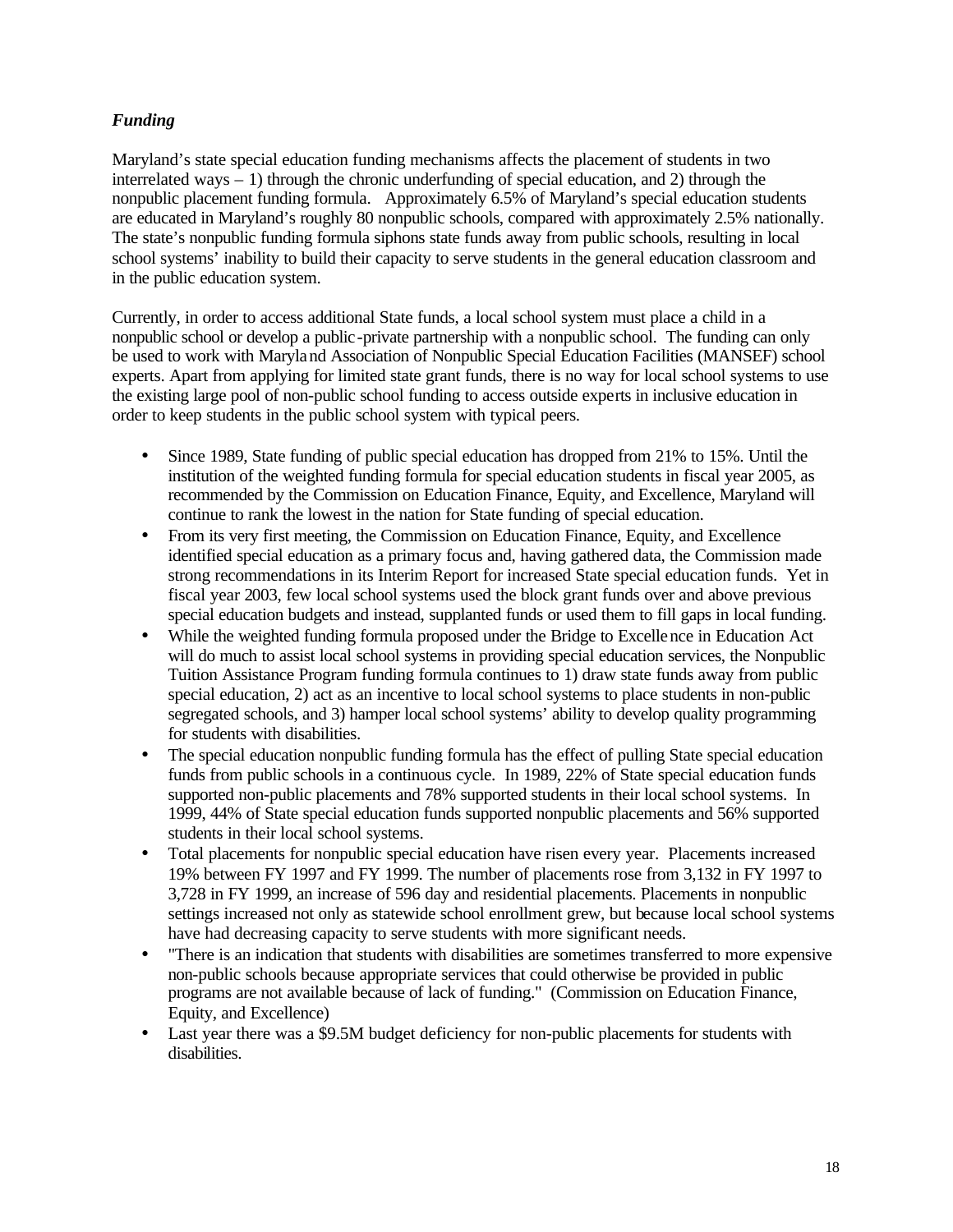Proposed Action/Solutions:

- The General Assembly and MSDE should ensure that the FY 2004 money allocated through the block grants in the Bridge to Excellence in Public Schools Act is used based upon the Commission on Education Finance, Equity, and Excellence's final recommendations that focus upon the needs of special education students, students whose primary language is other than English, and students at a socioeconomic disadvantage.
- The General Assembly and MSDE should request assurances that no local special education funds will be supplanted by new Bridge to Excellence in Public Schools Act funds until all students with disabilities are making sustained adequate yearly progress as required by the NCLB Act.
- MSDE should develop clear and detailed requirements on reporting progress in local comprehensive master plans, including stringent goals relating to the academic progress of students with disabilities.
- MSDE should take the lead in developing a legal mechanism for a second funding formula that would allow local school systems to use state funds currently earmarked for nonpublic tuition to support students in or at-risk of nonpublic placement to be schooled within the local public school systems. Funds should be used flexibly for such things as training and technical assistance, consulting, increased staffing, etc.
- MSDE should ensure that revisions to the non-public funding formula to allow non-MANSEF schools and other organizations with expertise in inclusive education to work with local school systems to enhance their capacity to serve students with disabilities.

### *The Individualized Education Program (IEP) Process*

In nearly every Maryland school system and at each level of the education ladder, parents of students with disabilities face an alarming failure by local school districts to correctly apply federal and state law regarding the placement of students in the least restrictive environment. School IEP teams:

- Disregard the full continuum of alternative placement options for students with disabilities;
- Often focus only on the most restrictive settings without addressing the need to properly review IEP goals and their implementation in the least restrictive environment;
- Routinely pass over a real consideration of general education placements, noting simply that the student's needs cannot be met in a general education setting;
- Fail to consider the full range of supplementary aids and services and programmatic supports and modifications—consideration is typically insufficient or non-existent;
- Reject general education placement without specifically identifying exactly why a student's IEP cannot be implemented in the general education classroom;
- Reject general education placement without a "justification for removal" as required by the state and federal statutes;
- Place students with disabilities in "programs" based upon category of disability or cognitive ability;
- Fail to provide parents with evaluations prior to IEP team meetings thus ensuring noncompliance with the IDEA's requirement for meaningful parental participation in the IEP process;
- Hold IEP team meetings without parents in attendance.

Proposed Action/Solutions:

• MSDE should ensure training of local school systems' IEP teams in LRE requirements in a systematic manner.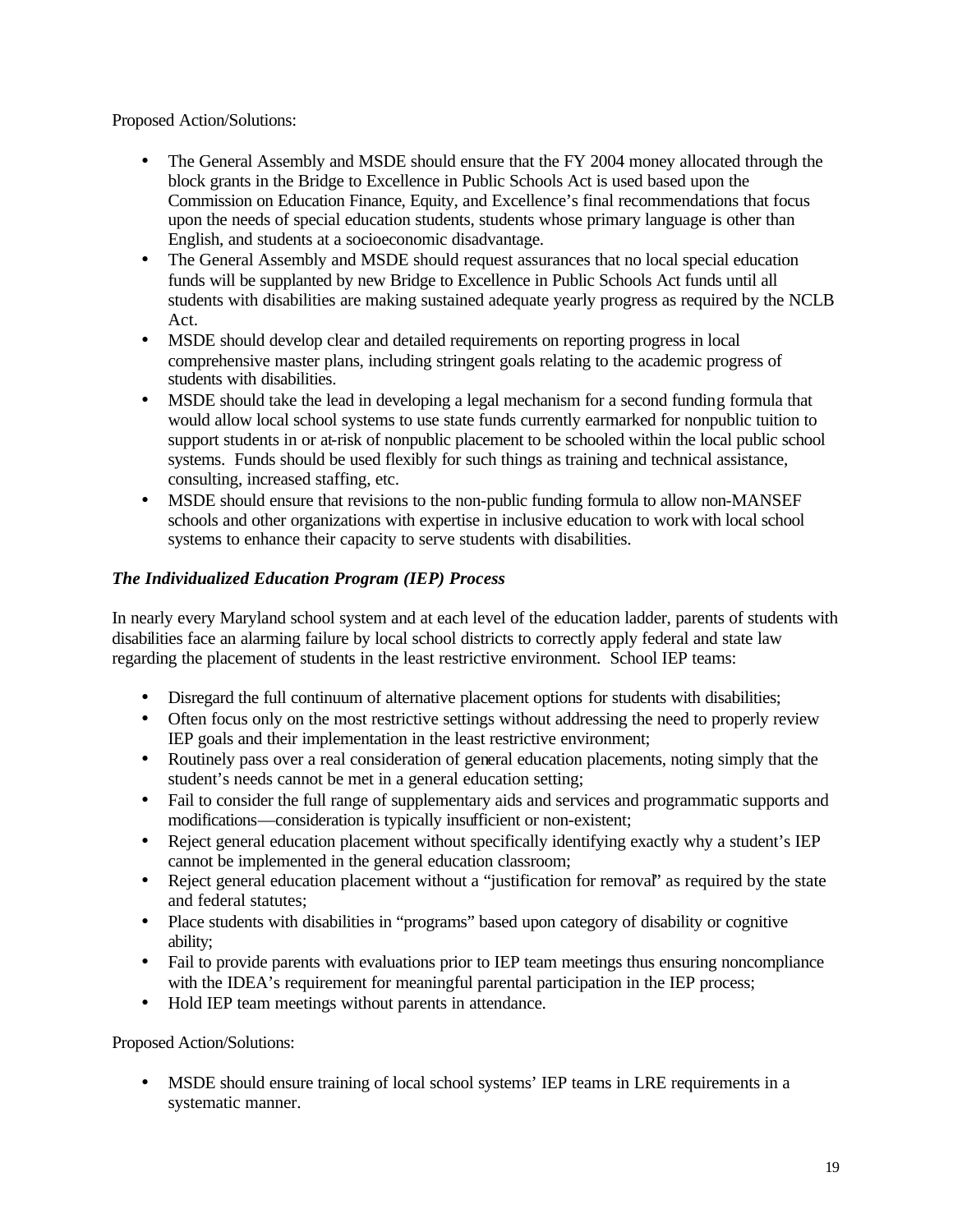- MSDE should develop guidelines, training, funding sources, for the utilization of trained IEP facilitators as used in Iowa, Michigan and New Mexico. IEP facilitators would be knowledgeable about special education law and assist IEP teams in coming to agreements over appropriate educational services in the LRE.
- MSDE should ensure joint training of local school system general and special education staff in collaborative planning for students with disabilities.

#### *Parent Opinions Regarding Separate Settings*

Many parents prefer separate special education programs for their children with disabilities. Sometimes, they believe their children will be safer or that their children will receive more or better services in separate settings. Other parents may have had unsatisfactory experiences with inclusion of their children, often because necessary supports and services were not in place. Sometimes parents are afraid of the unknown. Other times parents are pressured by their local school systems to accept segregated settings for their children. The reality is that Maryland, rather than attempting to counter these concerns by ensuring sufficient teacher training and supports, has instead left these concerns unchallenged, resulting in a serious over-segregation of children with disabilities from an early age.

- Research shows that parents whose children with disabilities are placed in segregated settings express doubts about the benefits of inclusive education; however, parents who have experienced quality inclusive education are overwhelmingly supportive of inclusion.
- Parents are more likely to advocate for inclusive elementary and secondary school placements if their child has been included with typical peers during the preschool years.
- Parents cannot meaningfully advocate for inclusion without knowing what it is or having a sense of what effective inclusion looks like.

Proposed Action/Solutions:

- Begin inclusion early by educating young children with disabilities in natural environments.
- Provide incentive grants to local school systems to develop training in inclusive education for parents and educators.
- Identify model inclusive schools in each local school system and provide parents with opportunities to observe inclusive classrooms that include children with all levels and types of disabilities.
- Implement capacity-building efforts so that neighborhood schools and public school systems can become a real choice for parents.

#### *Data And Data Accuracy*

Maryland's ability to evaluate student progress and outcomes is hampered by a data collection system that does not adequately measure the progress and placements of students with disabilities.

- Current data collection systems are flawed and thus provide inaccurate data.
- Local school systems currently report data in different ways.
- No data collection system exists to evaluate placement data against statewide assessment scores.
- MSDE does not publicly provide local school system placement data disaggregated by disability category and/or age.
- MSDE does not currently make public data on the disproportionate identification of minority students with disabilities and placements of minority students by local school system.
- No data collection system exists to evaluate placement data against graduation rates for students with disabilities.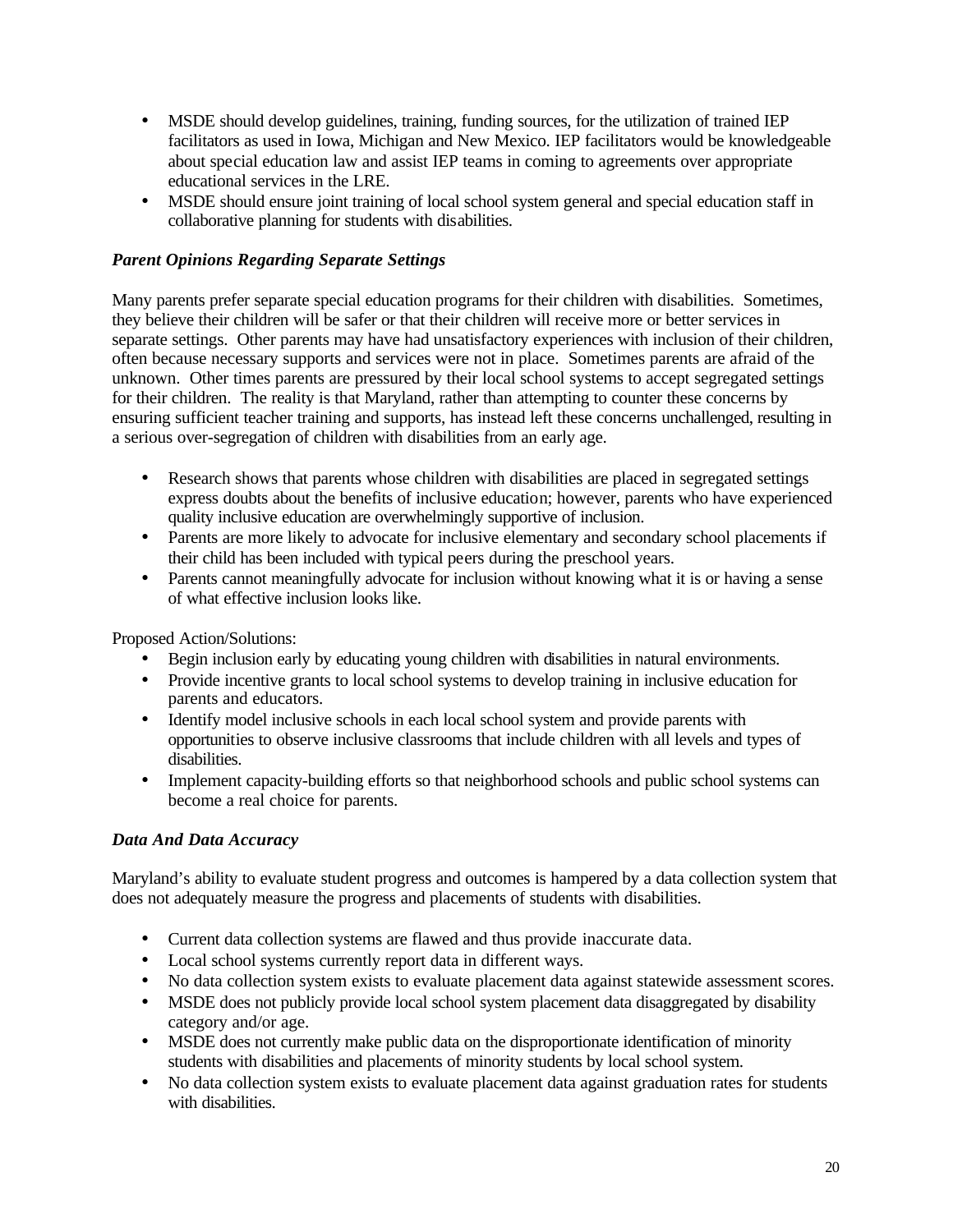Proposed Action/Solutions:

- MSDE should undertake comprehensive efforts to improve its data collection system, including training of local school system personnel on standard definitions, etc.
- MSDE should collect and publish data on the results of statewide assessments by children with disabilities disaggregated by the student's educational placement.
- MSDE should collect and publicly report disaggregated data by race, gender, and English language learner status with disability category and educational setting.
- MSDE should collect and publicly report disaggregated data by local school system, disability category, age, and educational setting.

MSDE should collect and publish data on graduation rates of students with disabilities, disaggregated by the student's educational placement.

## **CONCLUSION**

The systemic issues raised in this report, *A Blueprint for Change*, reflect the harsh reality of the effects of segregation of students with disabilities. Research clearly demonstrates the positive effects for students placed in inclusive educational settings. NCLB has challenged states to ensure high quality and result based education for ALL students. The challenge for Maryland lies in ensuring that this success is a reality for ALL students with disabilities.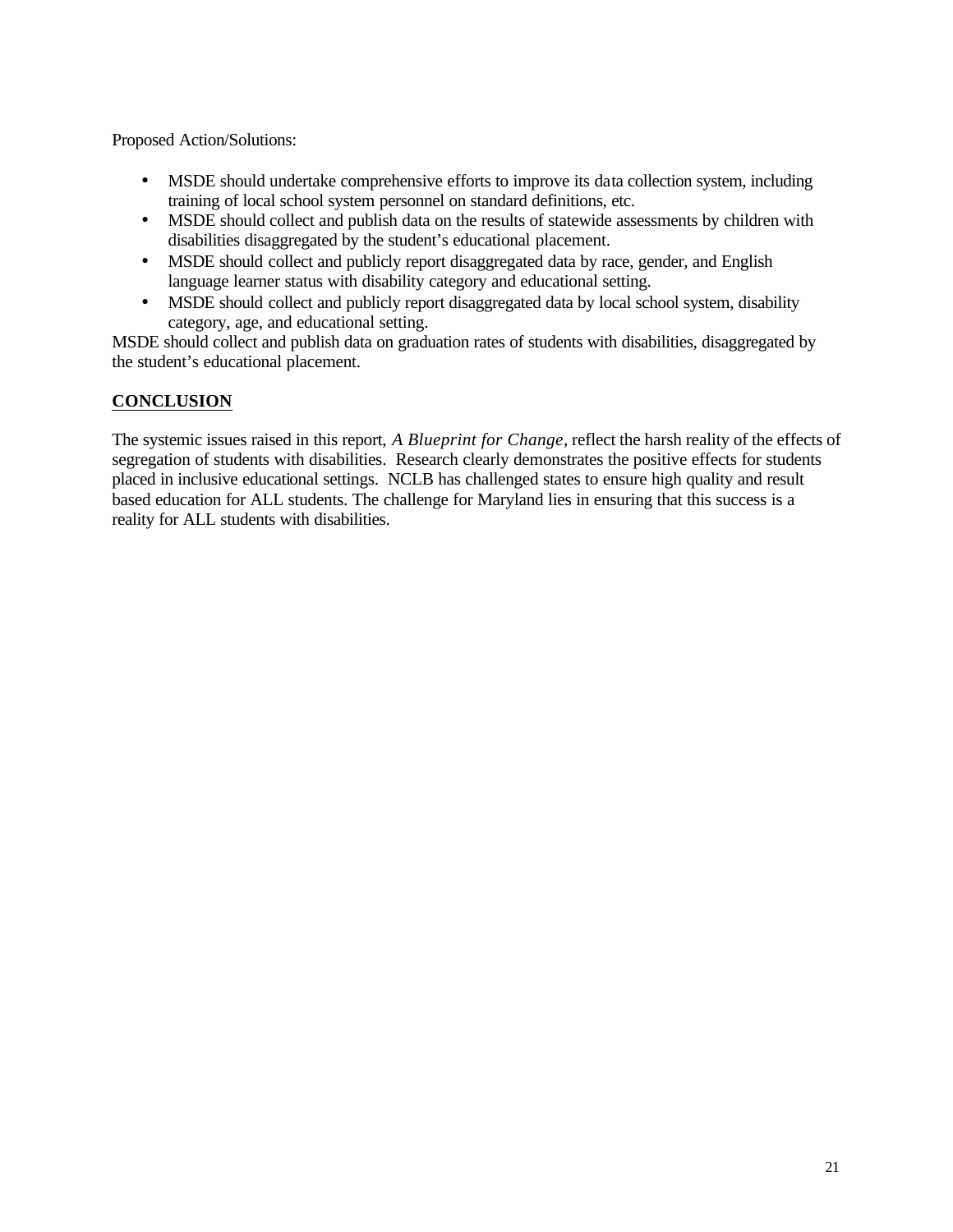## **Bibliography**

Baker, E. T., Wang, M. C., & Walberg, H. J. (1995). The effects of inclusion on learning. Educational Leadership, 52(4), 33-35.

Carlberg, C., & Kavale, K. A. (1980). The efficacy of special versus regular class placement for exceptional children: A meta-analysis. Journal of Special Education, 14, 296-309.

Cole, D. A., & Meyer, L. H. (1991). Social Integration and severe disabilities: A longitudinal analysis of child outcomes. Journal of Special Education, 25, 340-351.

Cushing, L. S., & Kennedy, C. H. (1997). Academic effects of providing peer support in general education classrooms on students without disabilities. Journal of Applied Behavior Analysis , 30, 139-151.

Davern, L. (1999). Parents' perspectives on personnel attitudes and characteristics in inclusive school settings: Implications for teacher preparation programs. Teacher Education and Special Education, 22, 165-182.

Deering, P. D. (1998). Making comprehensive inclusion of special needs students work in a middle school. Middle School Journal, 29(3), 12-19.

Dugan, E., Kamps, D., Leonard, B., Watkins, N., Rheinberger, A., & Stackhaus, J. (1995). Effects of cooperative learning groups during social studies for students with autism and fourth-grade peers. Journal of Applied Behavior Analysis , 28, 175-188.

Esposito, B. G., & Reed, T. M. (1986). The effects of contact with handicapped persons on young children's attitudes. Exceptional Children, 53, 224-229.

Favazza, P. C., & Odom, S. L. (1997). Promoting positive attitudes of kindegarten-age children toward people with disabilities. Exceptional Children, 63, 405-418.

Fryxell, D., & Kennedy, C. H. (1995). Placement along the continuum of services and its impact on students' social relationships. Journal of the Association for Persons with Severe Handicaps, 20, 259-269.

Gelzheiser, L. M., McLane, M., Meyers, J., & Pruzek, R. M. (1998). IEP-specified peer interaction needs: Accurate but ignored. Exceptional Children, 65, 51-65.

Giangreco, M. F., Dennis, R., Cloninger, C., Edelman, S., & Schattman, R. (1993). "I've counted Jon": Transformational experiences of teachers educating students with disabilities. Exceptional Children, 59, 359-372.

Giangreco, M. F., Edelman, S. W., Dennis, R. E., & Cloninger, C. J. (1995). Use and impact of COACH with students who are deaf-blind. Journal of the Association for Persons with Severe Handicaps, 20, 121-135.

Gibb, S. A., Allred, K., Ingram, C. F., Young, J. R., & Egan, W. M. (1999). Lessons learned from the inclusion of students with emotional and behavioral disorders in one junior high school. Behavioral Disorders, 24, 122-136.

Goldstein, H., English, K., Shafer, K., & Kaczmarek, L. (1997). Interaction among preschoolers with and without disabilities: Effects of across-the-day peer intervention. Journal of Speech, Language, and Hearing Research, 40, 33-48.

Guralnick, M. J., Connor, R., Hammond, M., Gottman, J. M., & Kinnish, K. (1996). Immediate effects of mainstreamed settings on the social interactions and social integration of preschool children. American Journal on Mental Retardation, 100, 359-377.

Heller, I., Manning, D., Pavur, D., & Wagner, K. (1998). Let's all sign! Enhancing language development in an inclusive preschool. Teaching Exceptional Children, 30(3), 50-53.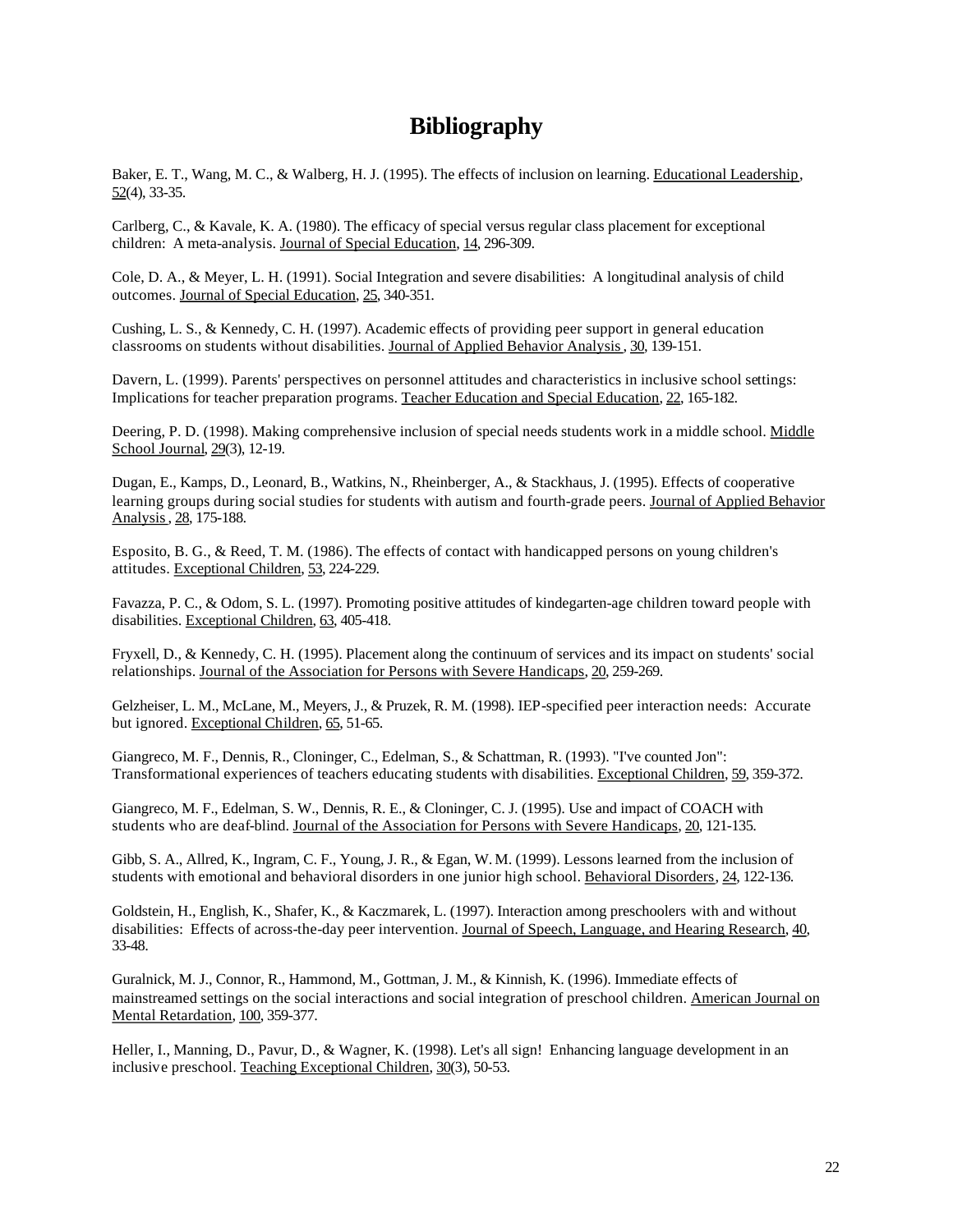Helmstetter, E., Peck, C. A., & Giangreco, M. F. (1994). Outcomes of interactions with peers with moderate or severe disabilities: A statewide survey of high school students. Journal of the Association for Persons with Severe Handicaps, 19, 263-276.

Hunt, P., Alwell, M., Farron-Davis, F., & Goetz, L. (1996). Creating socially supportive environments for fully included students who experience multiple disabilities. Journal of the Association for Persons with Severe Handicaps, 21, 53-71.

Hunt, P., & Farron-Davis, F. (1992). A preliminary investigation of IEP quality and content associated with placement in general education versus special education classes. Journal of the Association for Persons wit h Severe Handicaps, 17, 247-253.

Hunt, P., Farron-Davis, F., Beckstead, S., Curtis, D., & Goetz, L. (1994). Evaluating the effects of placement of students with severe disabilities in general education versus special classes. Journal of the Association for Persons with Severe Handicaps, 19, 200-214.

Hunt, P., Farron-Davis, F., Wrenn, M., Hirose-Hatae, A., & Goetz, L. (1997). Promoting interactive partnerships in inclusive educational settings. Journal of the Association for Persons with Severe Handicaps, 22, 127-137.

Hunt, P., & Goetz, L. (1997). Research on inclusive educational programs, practices, and outcomes for students with severe disabilities. Journal of Special Education, 31, 3-29.

Hunt, P., Hirose, A., & Wrenn, M. (1996, Nov.). Facilitating social relationships in inclusive education. New Orleans: Annual Conference of the Association for Persons with Severe Handicaps.

Hunt, P., Staub, D., Alwell, M., & Goetz, L. (1994). Achievement by all students within the context of cooperative learning groups. Journal of the Association for Persons with Severe Handicaps, 19, 290-301.

 Jackson, L. B., Barnes, J., Padilla, M., McClure, B., & Anson, T. (1998, Dec.). Constructing support plans for students who have escalating behavior patterns. Seattle: Annual Conference of the Association for Persons with Severe Handicaps.

Kaufman, M. J., Fuchs, D., Warren, S., Tindal, G. A., & Meyer, L. H. (1997, April). Research issues on inclusion: Trends, issues, and paradoxes. Salt Lake City, Utah: Annual Convention of the Council for Exceptional Children.

Kennedy, C. H., & Itkonen, T. (1994). Some effects of regular class participation on the social contacts and social networks of high school students with severe disabilities. Journal of the Association for Persons with Severe Handicaps, 19, 1-10.

Kennedy, C. H., Shukla, S., & Fryxell, D. (1997). Comparing the effects of educational placement on the social relationships of intermediate school students with severe disabilities. Exceptional Children, 64, 31-47.

Kishi, G. S., & Meyer, L. H. (1994). What children report and remember: A six-year follow-up of the effects of social contact beteween peers with and without disabilities. Journal of the Association for Persons with Severe Handicaps, 19, 277-289.

Kliewer, C. (1995). Young children's communication and literacy: A qualitative study of language in the inclusive preschool. Mental Retardation, 33, 143-152.

Kliewer, C. (1998). Citizenship in the literate community: An ethnography of children with Down Syndrome and the written word. Exceptional Children, 64, 167-180.

Kozleski, E., & Jackson, L. B. (1993). Taylor's story: Full inclusion in her neighborhood elementary school. Exceptionality, 4, 153-175.

Logan, K. R., Jacobs, H. A., Gast, D. L., Murray, A. S., Daino, K., & Skala, C. (1998). The impact of typical peers on the perceived happiness of students with profound multiple disabilities. Journal of the Association for Persons with Severe Handicaps, 23, 309-318.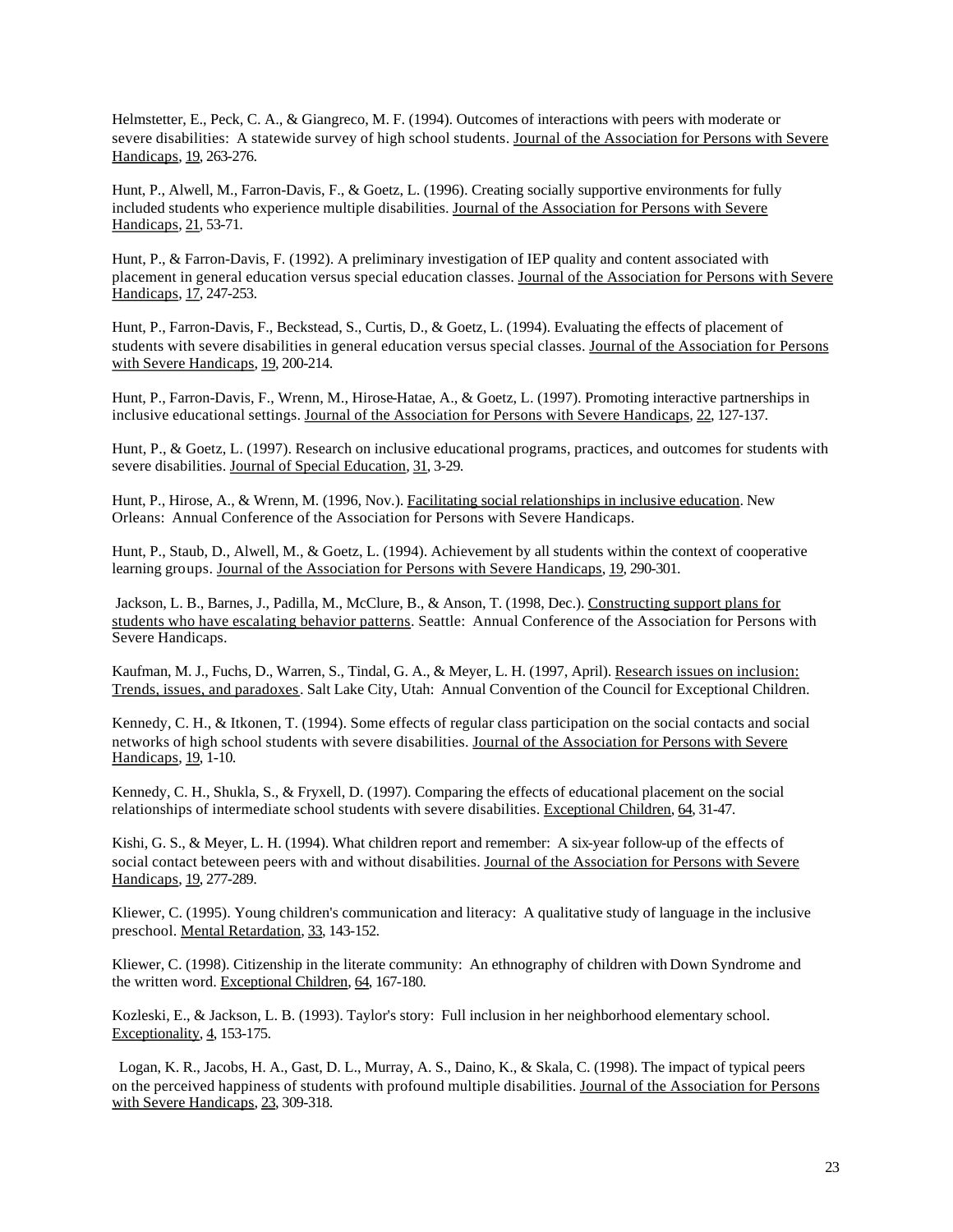Logan, K. R., & Keefe, E. B. (1997). A comparison of instructional context, teacher behavior, and engaged behavior for students with severe disabilities in general education and self-contained elementary classrooms. Journal of the Association for Persons with Severe Handicaps, 22, 16-27.

Manset, G., & Semmel, M. I. (1997). Are inclusive programs for students with mild disabilities effective? A comparative review. Journal of Special Education, 31, 155-180.

McDonnell, J., Thorson, N., McQuivey, C., & Kiefer-O'Donnell, R. (1997). Academic engaged time of students with low incidence disabilities in general education classes. Mental Retardation, 35, 18-26.

McDougall, D., & Brady, M. P. (1998). Initiating and fading self-management interventions to increase math fluency in general education classes. Exceptional Children, 64, 151-166.

McWilliam, R. A. (1996). Rethinking pull-out services in early intervention: A professional resource . Baltimore: Brookes.

Moore, C., Gilbreath, D., & Maiuri, F. (2002) Educating Students with Disabilities in General Education Classrooms: A Summary of the Research. Western Regional Resource Center. Available at: http://interact.uoregon.edu/wrrc/AKInclusion.html

Peck, C., Schwartz, I., Staub, D., Gallucci, C., Billingsley, F., & White, O. (1996, Nov.). Inclusive education research project: A follow-along study of outcomes for students with moderate and severe disabilities. New Orleans: Annual Conference of the A ssociation for Persons with Severe Handicaps.

Ryndak, D., Morrison, A., Sommerstein, L., & Sommerstein, M. (1997, Dec.). Changes in the use of literacy when included after ten years in self-contained special education. Boston: Annual Conference of the Association for Persons with Severe Handicaps.

Ryndak, D. L., Downing, J. E., Jacqueline, L. R., & Morrison, A. P. (1994, Dec.). Parents' perceptions after inclusion of their children with moderate or severe disabilities in general education settings. Atlanta: Annual Conference of the Association for Persons with Severe Handicaps.

Ryndak, D. L., Downing, J. E., Jacqueline, L. R., & Morrison, A. P. (1995). Parents' perceptions after inclusion of their children with moderate or severe disabilities. Journal of the Association for Persons with Severe Handicaps, 20, 147-157.

Ryndak, D. L., Morrison, A. P., & Sommerstein, L. (1999). Literacy before and after inclusion in general education settings: A case study. Journal of the Association for Persons with Severe Handicaps, 24, 5-22.

Ryndak, D. L., Morrison, A. P., & Sommerstein, L. (in press). Literacy prior to and after inclusion in general education settings: A case study. Journal of the Association for Persons with Severe Handicaps, ,

Saint-Laurent, L., Dionne, J., Giasson, J., Royer, É., Simard, C., & Piérard, B. (1998). Academic achievement effects of an in-class service model on students with and without disabilities. Exceptional Children, 64, 239-253.

Schnorr, R. F. (1990). "Peter? He comes and goes...": First graders' perspectives on a part-time mainstream student. JASH.

Schnorr, R. (1997). From enrollment to membership: "Belonging" in middle and high school classes. JASH

Sexton, M., Harris, K. R., & Graham, S. (1998). Self-regulated strategy development and the writing process: Effects on essay writing and attributions. Exceptional Children, 64, 295-311.

Shinn, M. R., Powell-Smith, K. A., Good, R. H., & Baker, S. (1997). The effects of reintegration into general education reading instruction for students with mild disabilities. Exceptional Children, 64, 59-79.

Smith, A. E., & Camarata, S. (1999). Using teacher-implemented instruction to increase language intelligibility of children with autism. Journal of Positive Behavior Interventions, 1, 141-151.